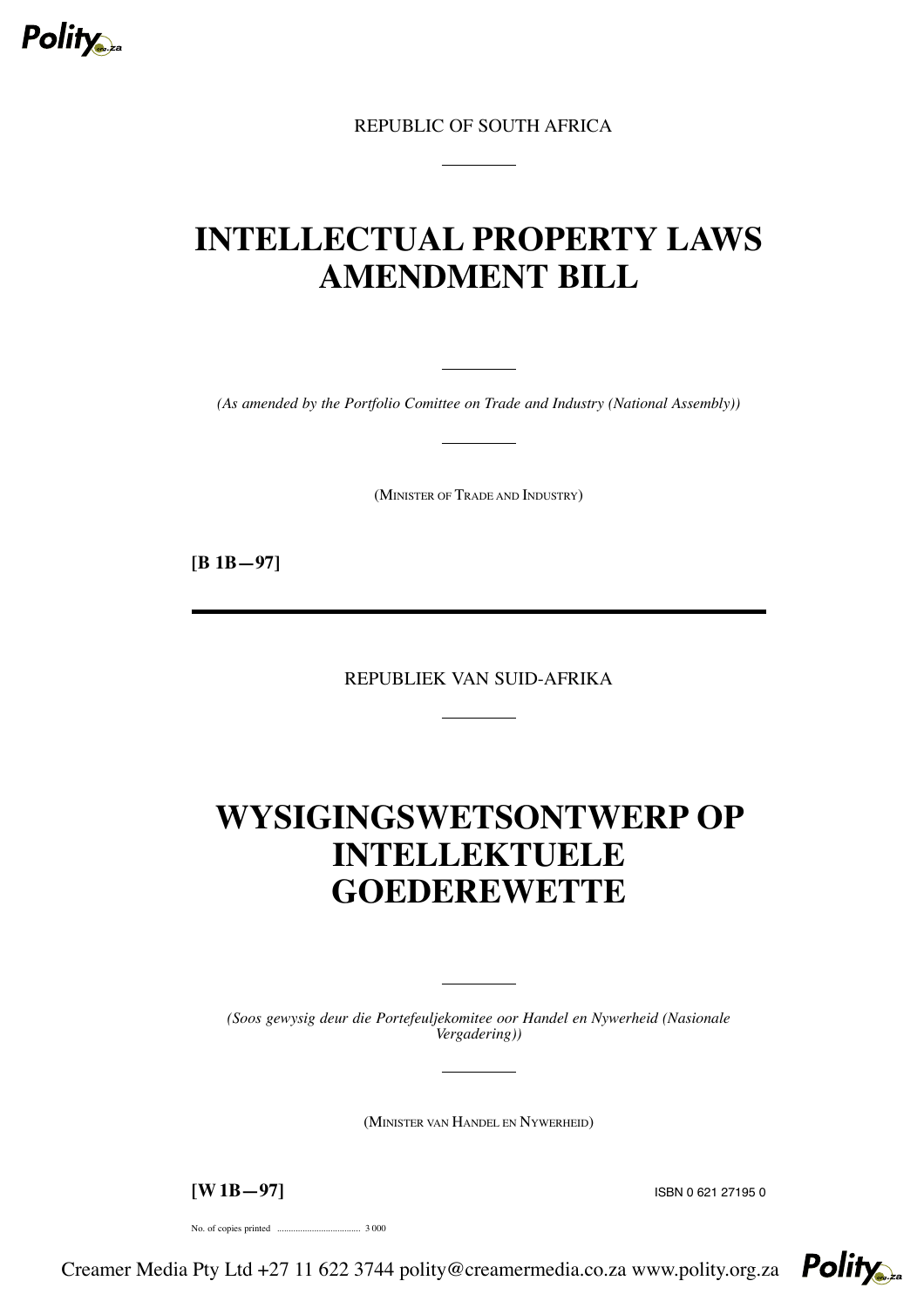

# **GENERAL EXPLANATORY NOTE:**

| Words in bold type in square brackets indicate omissions from<br>existing enactments. |
|---------------------------------------------------------------------------------------|
| Words underlined with a solid line indicate insertions in<br>existing enactments.     |

# **BILL**

**To amend the Merchandise Marks Act, 1941, so as to substitute, to delete or to amend certain definitions; to define certain expressions; to repeal the provisions relating to the unlawful trading in counterfeit goodsin so far asthese provisions are to be superseded by other envisaged legislation regarding the counterfeiting of goods; to adjust the powers of inspectors to enter and search premises and attach goods; to substitute or delete certain obsolete provisions and references; to delete a provision imposing a burden of proof on an accused; to provide for a presumption with respect to the offence of offering for sale or hire goods to which any false trade description is applied; and to adjust the provisions regarding penaltiesfor offences; to amend the Performers' Protection Act, 1967, so as to delete or to amend certain definitions; to define certain expressions; to protect performances in countries which are members of the World Trade Organization; to lengthen the term of protection for performances to fifty years; to provide for all broadcasters; to adjust the provisions regarding penalties for offences; and to extend the application of the Act to performances which took place before its commencement to correspond with the Agreement on Trade Related Aspects of Intellectual Property Rights (the TRIPS Agreement); to amend the Patents Act, 1978, so as to define certain expressions; to amend or to substitute certain definitions; to clarify the provisions with respect to the payment of renewal fees, the priority dates of matter as opposed to patent claims, the principle of privilege regarding communications by or to patent agents and the assessment of damages; to bring the Act in line with the Trade Marks Act, 1993, the Designs Act, 1993, and the TRIPS Agreement; to provide for the implementation of the Patent Cooperation Treaty in the event of South Africa's accession thereto; to effect a correction in the Afrikaans text; to repeal or amend certain obsolete provisions and references; and to amend the long title; to amend the Copyright Act, 1978, so as to substitute, to amend or to delete certain definitions; to elaborate the requirement that a work must exist in a material form to qualify for copyright; to adjust the term of copyright in a cinematograph film and to extend the scope of copyright in computer programs in view of the TRIPS Agreement; to provide for all broadcasters; to amend the provisions relating to damages and other compensation for the infringement of copyright in order that it corresponds with the Trade Marks Act, 1993, and the Designs Act, 1993; and to substitute a certain word in the Afrikaans text; to amend the Trade Marks Act, 1993, so as to amend the provisions regarding marks that may not be registered as trade marks and those regarding the protection of well-known trade marks to ensure compliance with the TRIPS Agreement and Article 6ter of the Paris Convention; to effect a correction in the English text; to further regulate the relief for the infringement of registered trade marks; to provide that the registrar must keep a list of emblems of convention countries and international organisations; and to replace an incorrect reference; to amend the Designs Act, 1993, so as to define an expression; to delete a definition; to adjust the**

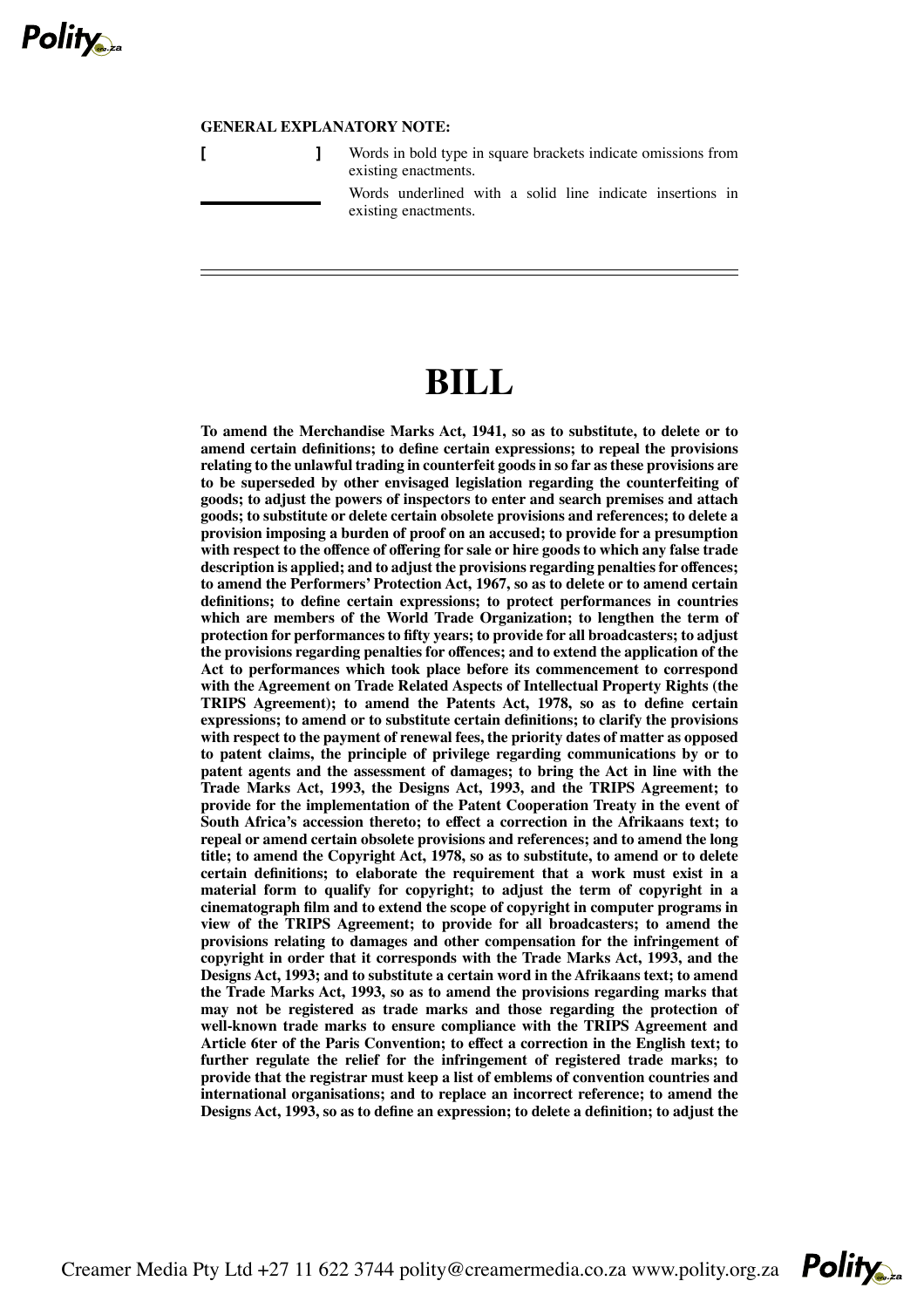

**requirements for the registration of a design; to amend the provisions regarding the notification of registration and the certificate of registration; to adjust the provisions regarding compulsory licences in respect of certain registered designs and to further regulate the effect of the registration of a design and the amendment of an application for registration, and of a registration of a design, to ensure compliance with the TRIPS Agreement; and to correct or to clarify certain provisions; and to provide for matters connected therewith.**

**BE** IT ENACTED by the Parliament of the Republic of South Africa, as follows:—

# **CONTENTS OF ACT**

| Sections $1-18$ : Amendment of Merchandise Marks Act, 1941    |    |
|---------------------------------------------------------------|----|
| Sections 19–25: Amendment of Performers' Protection Act, 1967 |    |
| Sections 26–49: Amendment of Patents Act, 1978                |    |
| Sections 50–58: Amendment of Copyright Act, 1978              |    |
| Sections 59–68: Amendment of Trade Marks Act, 1993            |    |
| Sections $69-79$ : Amendment of Designs Act, 1993             |    |
| Section 80: Short title and commencement                      | 10 |

## **Amendment of section 1 of Act 17 of 1941, as amended by section 1 of Act 39 of 1952, section 1 of Act 47 of 1954 and section 1 of Act 54 of 1987**

**1.** Section 1 of the Merchandise Marks Act, 1941, is hereby amended—

- *(a)* by the substitution for the definition of ''apply to''for the following definition: '' 'apply to' means emboss, impress, engrave, etch or print upon or 15 weave into or otherwise— *(a)* work into or onto; *(b)* annex or affix to; or *(c)* incorporate in;''; *(b)* by the deletion of the definition of ''bottle''; *(c)* by the insertion after the definition of ''covering'' of the following definitions: '' 'device' means any visual representation or illustration capable of being reproduced upon a surface, whether by printing or otherwise; 'document' means recorded information regardless of form or medium;"; *(d)* by the substitution for the definition of ''false trade description'' of the following definition: '' 'false trade description' means any trade description **[whether or not** 20 25
	- **it consists of or includes a trade mark or part of a trade mark]** which is false in a material respect as regards the goods to which it is applied, and includes every alteration of a trade description, whether by way of addition, effacement or otherwise, if that alteration makes the description false in a material respect;"; 30

**Polity** 

- *(e)* by the deletion of the definition of ''*Gazette*'';
- *(f)* by the substitution for the definition of ''inspector'' of the following 35definition: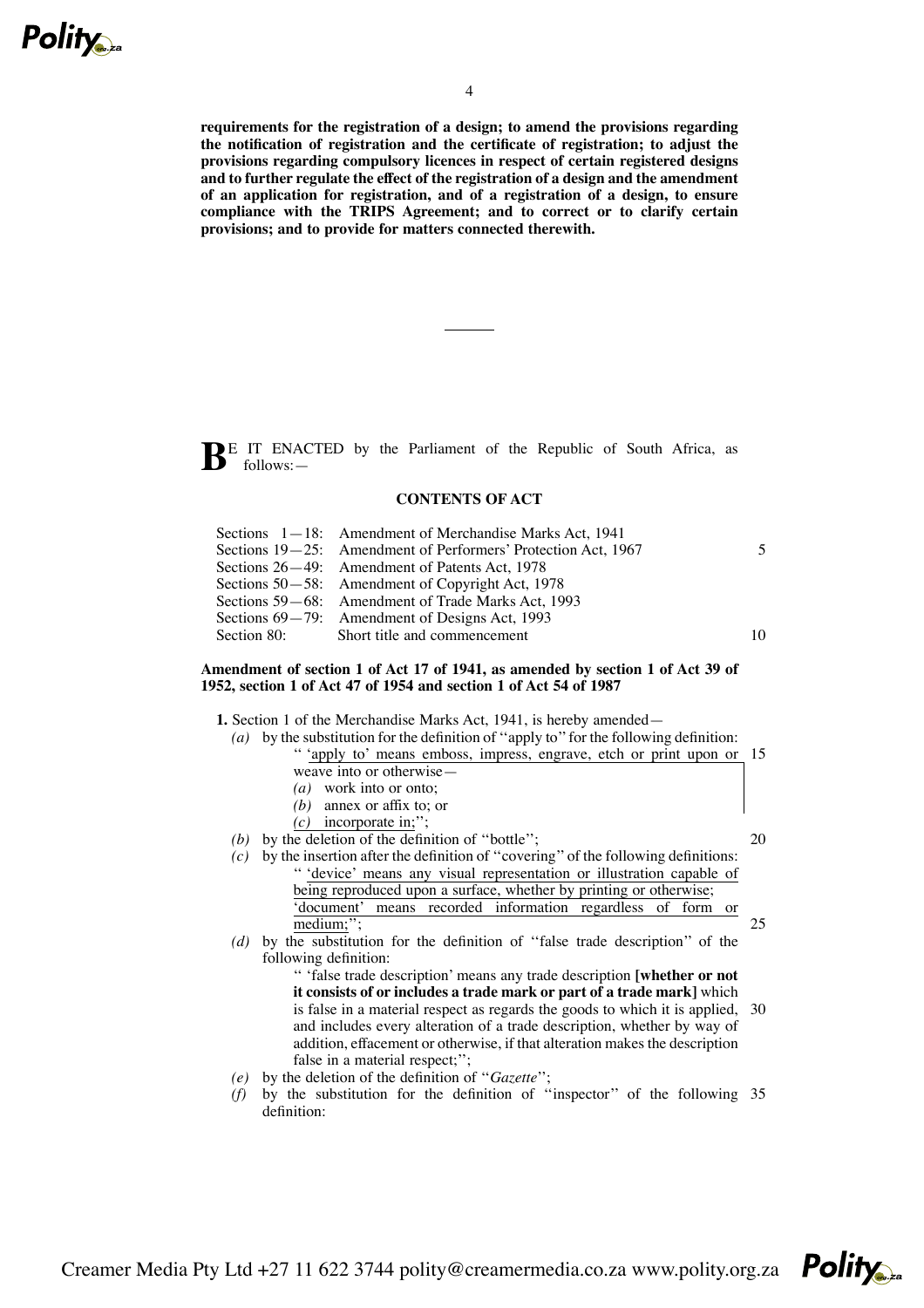

'' 'inspector' means—

- *(a)* any member as defined in section 1 of the South African Police Service Act, 1995 (Act No. 68 of 1995), of or above the rank of sergeant;
- *(b)* the Commissioner for Customs and Excise or any officer as defined in section 1(1) of the Customs and Excise Act, 1964 (Act No. 91 of 1964);
- *(c)* any officer appointed under section 3;'';
- *(g)* by the substitution for the definition of ''Minister'' of the following definition: '' 'Minister' means the Minister of **[Economic Affairs and Technology,** 10 **or any other Minister to whom the State President has assigned the administration of this Act, or any other Minister acting on behalf of any such Minister]** Trade and Industry;'';
- *(h)* by the deletion of the definition of ''police officer'';
- *(i)* by the insertion before the definition of ''sell'' of the following definition: '' 'premises' includes land, any building or structure, or any vehicle, ship, boat or aircraft or other conveyance; 15
- (j) by the deletion of the definition of "Territory"
- $(k)$  by the substitution for the definition of "trade mark" of the following definition:

20

5

'' 'trade mark' means a registered trade mark **[registered in the register of trade marks kept under]** as defined in section 2(1) of the **[Patents, Designs, Trade Marks and Copyright Act, 1916 (Act No. 9 of 1916), or the Patents, Designs, Trade Marks and Copyright Proclamation, 1923 (Proclamation No. 17 of 1923 of the Territory) or an** 25 **amendment thereof]** Trade Marks Act, 1993 (Act No. 194 of 1993).''; and

*(l)* by the deletion of the definition of ''Union''.

## **Substitution of section 2 of Act 17 of 1941**

**2.** The following section is hereby substituted for section 2 of the Merchandise Marks 30 Act, 1941:

## **''What acts amount to applying trade description**

**2.**(1) A person shall be deemed to apply a **[trade mark or]** trade description to goods who—

*(a)* applies it to the goods themselves; or

35

40

- *(b)* applies it to any covering, label or reel in or with which the goods are sold; or
- *(c)* places, encloses or annexes the goods in, with or to any covering, label, reel or other thing to which that **[trade mark or]** trade description has been applied; or
- *(d)* uses in connection with the goods a **[trade mark or]** trade description in such manner as to be likely to lead to the belief that the goods are designated or described by that **[mark or]** description.

(2) Goods delivered in pursuance of an offer or request in which reference is made to a trade description contained in any sign, advertisement, invoice, wine list, business letter, business paper or other commercial communication, shall, for the purposes of paragraph *(d)* of subsection (1), be deemed to be goods in connection with which that trade description is used. 45

50

- **[(3) A person shall be deemed to forge a trade mark who—** *(a)* **without the assent of the registered proprietor of that trade mark makes that trade mark or a mark so nearly resembling it as to be likely to deceive; or**
- *(b)* **alters, adds to or effaces any genuine trade mark.**

**(4) A person shall be deemed falsely to apply to goods a trade mark** 55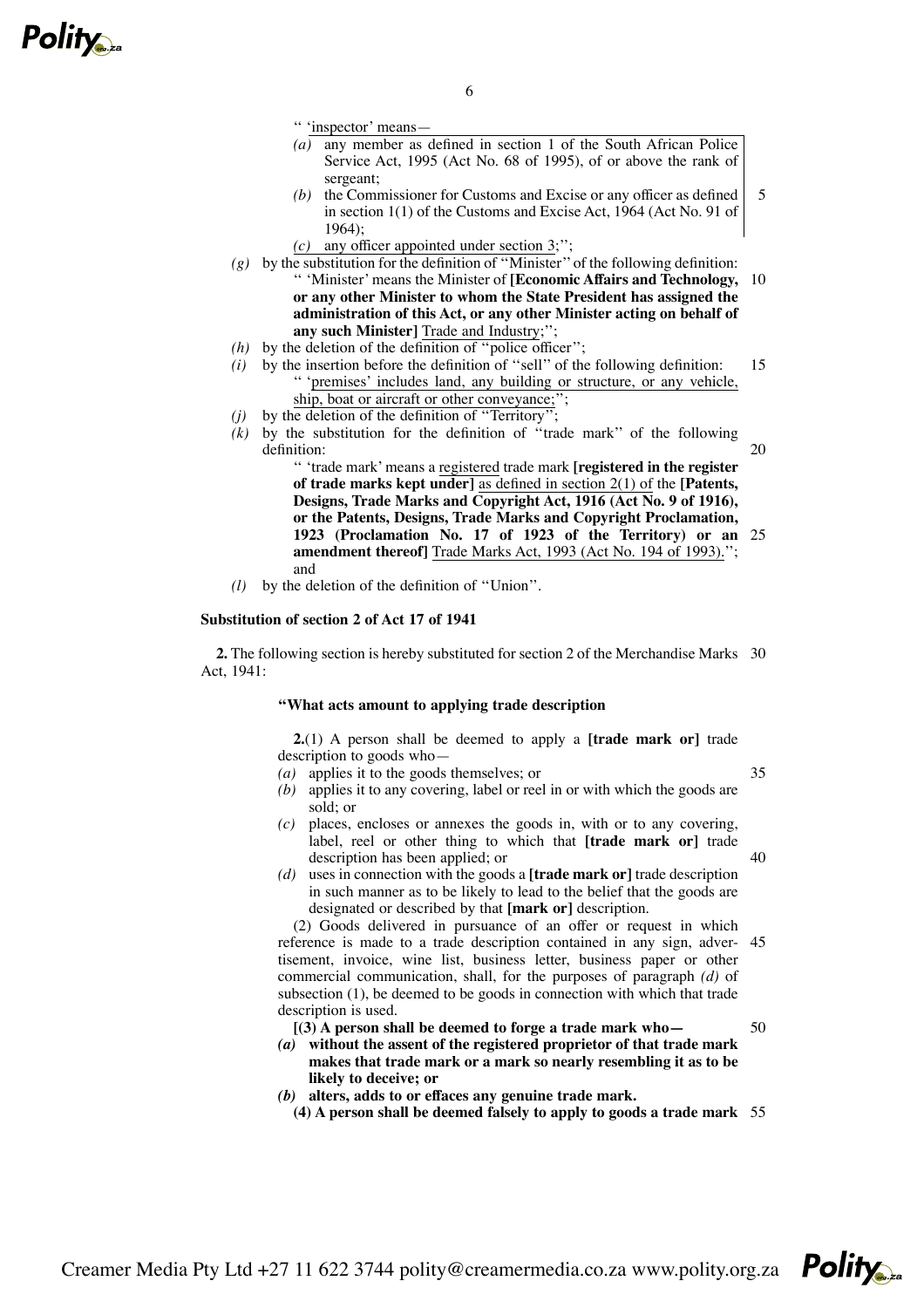

# **who, without the assent of the registered proprietor of that trade mark, applies to goods that trade mark or a mark so nearly resembling it as to be likely to deceive.]**

(5) Any person who sells goods which having been used have been reconditioned, rebuilt or remade, whether in the **[Union]** Republic or elsewhere, and which bear the trade mark of the original maker or seller of the goods, shall, unless there is applied to them in a conspicuous manner words stating clearly that the goods have been reconditioned, rebuilt or remade, as the case may be, be deemed to **[have falsely applied the said trade mark]** apply a false trade description to the goods.

(6) Any person who applies to goods any **[such]** word, name, letter, figure or mark, or arrangement or combination thereof, **[whether consisting of or including]** other than a trade mark **[or part of a trade mark or not]**, as is likely to lead to the belief that the goods are the manufacture or merchandise of some person other than the person whose manufacture or 15 merchandise they really are, shall be deemed to apply a false description to the goods.''.

# **Substitution of section 3 of Act 17 of 1941**

**3.** The following section is hereby substituted for section 3 of the Merchandise Marks Act, 1941:

20

# **''Appointment of officers**

**3.** Subject to the laws governing the public service, the Minister may appoint such **[inspectors]** officers as he or she may deem necessary for carrying out the provisions of this Act.''.

### **Substitution of section 4 ofAct 17 of 1941, as amended by section 2 ofAct 47 of 1954** 25

**4.** The following section is hereby substituted for section 4 of the Merchandise Marks Act, 1941:

## ''**Powers of inspectors to enter and search premises and seize certain articles**

- **4.** (1) If an inspector suspects that an offence in terms of this Act has been 30 committed, is being or is likely to be committed or that preparations or arrangements for the commission of an offence in terms of this Act are being or are likely to be made on or in any premises (in this section referred to as the ''alleged offence''), he or she may, on the authority of a warrant issued under subsection (3)— 35
- *(a)* enter the premises and search the premises or the person referred to in the warrant or the owner or person in control of the premises, and there make, subject to subsection (2), the enquiries he or she considers necessary;
- *(b)* examine any document or thing found on or in the premises, and make copies of or make extracts from that document; 40
- *(c)* subject to subsection (2), request the owner or person in control of the premises or any person in whose possession or control that document or thing is, or who may reasonably be expected to have the necessary information, to furnish information regarding that document or thing; 45
- *(d)* seize for further examination or safe custody any document or thing on or in the premises which has a bearing on the alleged offence;
- *(e)* seal or otherwise safeguard any premises on or in which any document or thing which has a bearing on an alleged offence is found;
- (f) take the steps that he or she considers necessary to terminate or  $\vert 50 \rangle$ prevent the commission of an offence in terms of this Act.



10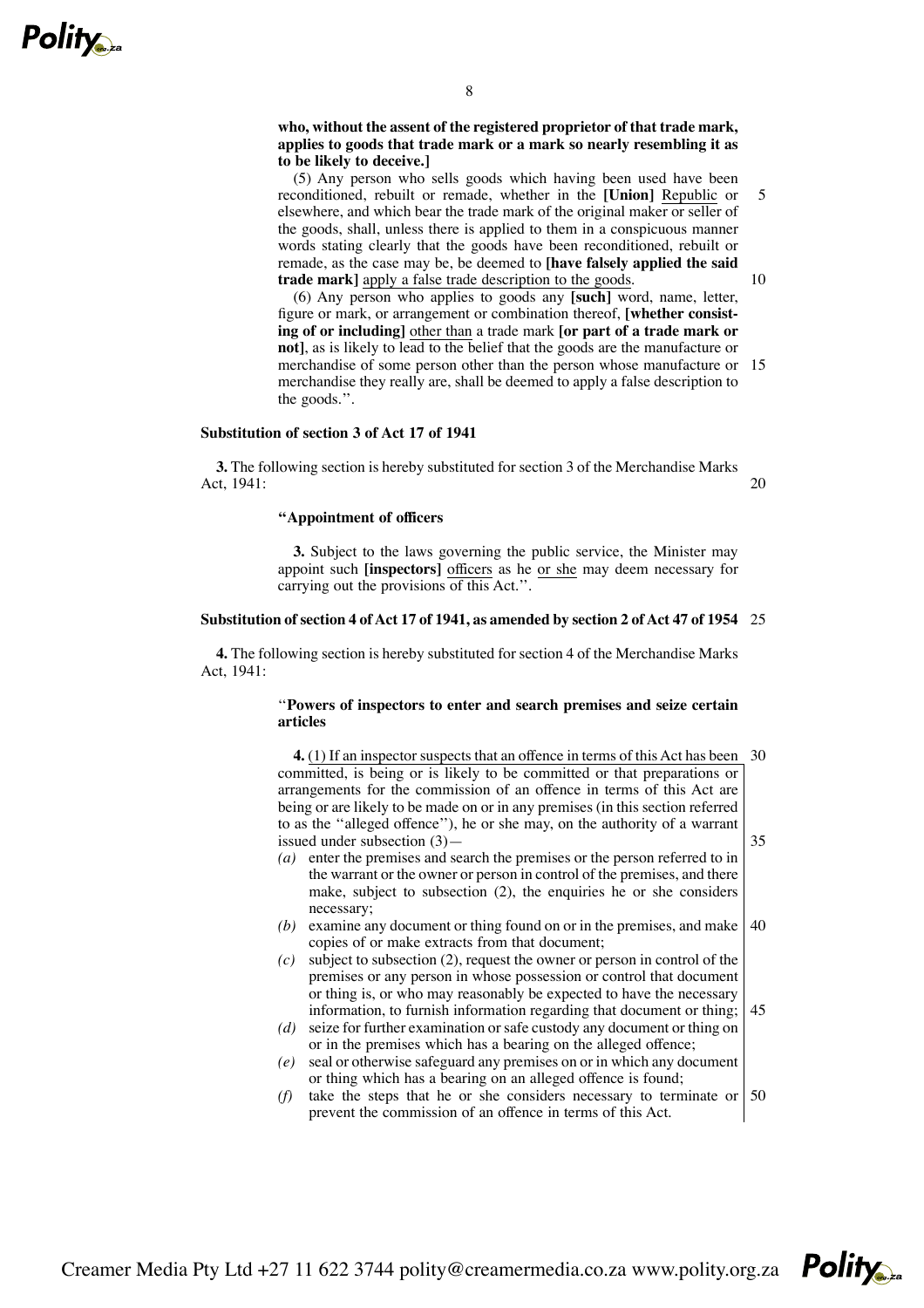| 10                                                                                                                                                                                                                                                                                                                                                                                |    |
|-----------------------------------------------------------------------------------------------------------------------------------------------------------------------------------------------------------------------------------------------------------------------------------------------------------------------------------------------------------------------------------|----|
| (2) An inspector requesting information from a person in terms of<br>subsection $(1)(a)$ or $(c)$ or $(4)(a)$ shall, before so requesting information,<br>inform the person in a language that the person understands of -<br>$(a)$ the right to remain silent; and                                                                                                               |    |
| $(b)$ the consequences of not remaining silent.<br>$(3)$ (a) A warrant referred to in subsection (1) shall be issued by a<br>magistrate or a judge of a High Court, if it appears to the magistrate or judge                                                                                                                                                                      | 5  |
| from information on oath or affirmation that there are reasonable grounds<br>for believing that a document or thing that has a bearing on the alleged<br>$offence -$<br>(i)<br>is or will be in the possession or under the control of any person or on                                                                                                                           | 10 |
| or in any premises within the area of jurisdiction of that magistrate or<br>judge; and<br>(ii) cannot reasonably be obtained otherwise.                                                                                                                                                                                                                                           |    |
| (b) The warrant shall specify which of the acts contemplated in<br>subsection $(1)(a)$ to $(f)$ may be performed thereunder by the inspector to<br>whom it is issued.                                                                                                                                                                                                             | 15 |
| (c) The warrant may be issued on any day and shall be of force until $-$<br>$(i)$ it is executed;<br>(ii) it is cancelled by the person who issued it or, if such person is not<br>available, by any person with similar authority;<br>(iii) the expiry of three months from the day of its issue; or                                                                             | 20 |
| (iv) the purpose for which the warrant was issued no longer exists,<br>whichever may occur first.<br>$(d)$ An inspector shall, immediately before commencing the execution of<br>the warrant-                                                                                                                                                                                     | 25 |
| identify himself or herself to the person referred to in the warrant or<br>(i)<br>the owner or person in control of the premises, if such person is<br>present;                                                                                                                                                                                                                   |    |
| (ii) hand to such person a copy of the warrant or, if the person is not<br>present, affix that copy to a prominent place on the premises;<br>(iii) supply such person at his or her request with particulars regarding his<br>or her authority to execute the warrant.                                                                                                            | 30 |
| $(4)$ (a) Subject to paragraph (b) of this subsection and subsections (2) and<br>$(5)$ to $(10)$ , any inspector may, without a warrant-<br>enter any premises, if the person who is competent to do so consents<br>(i)<br>to that entry, and perform such of the acts contemplated in subsection<br>$(1)(a)$ to $(f)$ which the person who is competent to do so consents to; or | 35 |
| (ii) enter any premises other than a private dwelling and perform any of<br>the acts contemplated in subsection $(1)(a)$ to $(f)$ , except the search of<br>any person, if there are reasonable grounds for believing that-<br>(aa) a warrant would be issued to the inspector under subsection (3) if<br>the inspector were to apply for that warrant; and                       | 40 |
| (bb) the delay in obtaining that warrant would defeat the purpose of<br>the entry.<br>(b) An inspector shall, immediately before entering premises in<br>accordance with paragraph $(a)$ , identify himself or herself.                                                                                                                                                           | 45 |
| (c) Any acts performed by an inspector by virtue of paragraph $(a)(ii)$ will<br>cease to have any legal effect unless a magistrate or a judge of a High Court<br>having jurisdiction in the area where the acts were performed, confirms<br>those acts on the application of an inspector brought within 10 days of the<br>day on which those acts had been performed.            | 50 |
| $(5)$ An entry, search and seizure under this section shall be $-$<br>(a) conducted with strict regard to decency and order, including the<br>protection of a person's right to dignity, to freedom and security and to<br>privacy; and                                                                                                                                           | 55 |
| executed by day unless the execution thereof by night is justifiable and<br>(b)<br>necessary.                                                                                                                                                                                                                                                                                     |    |

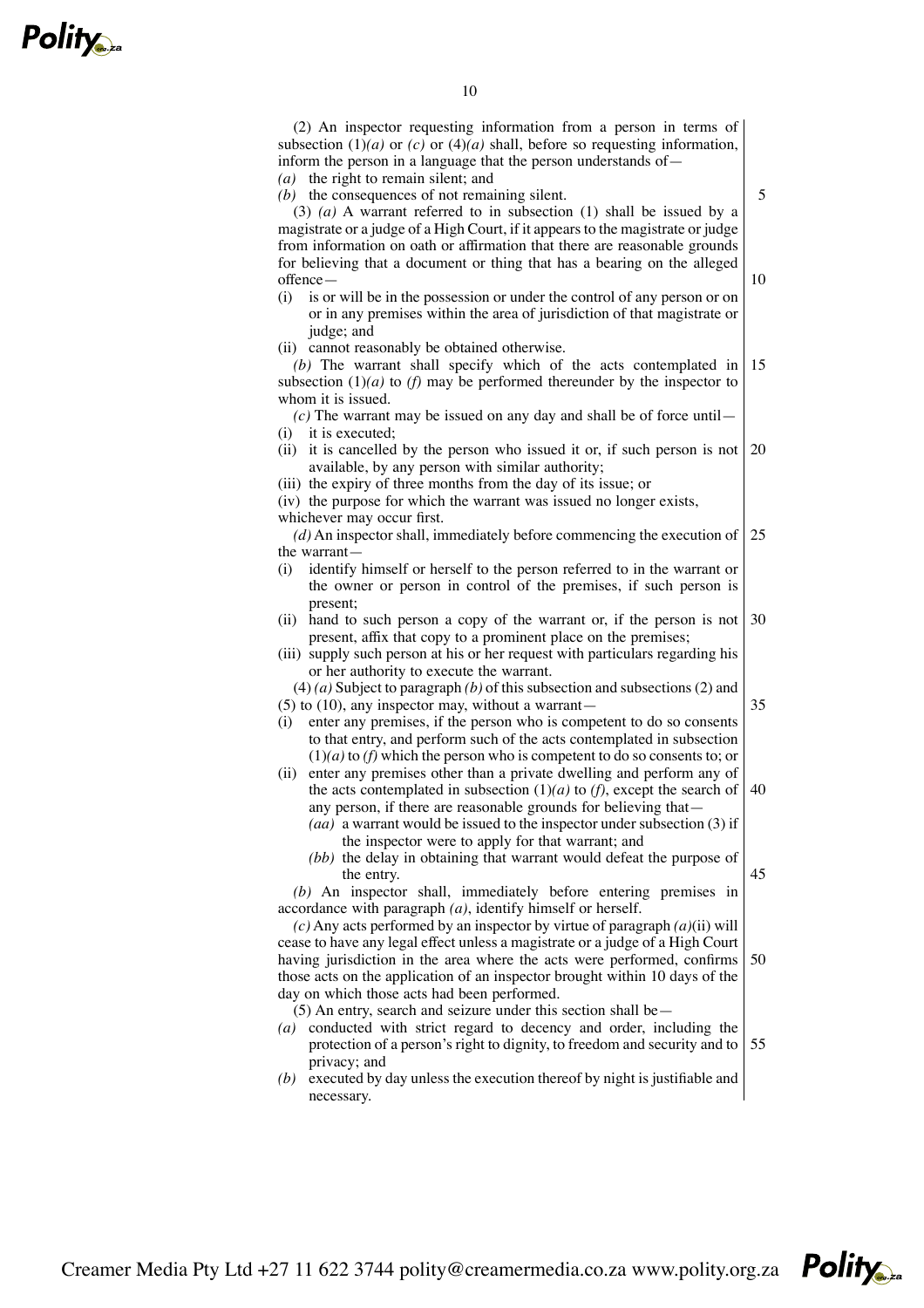(6) The seizure of a document or thing under this section shall be effected by removing it from the premises concerned or, if that removal is not reasonably practicable, by sealing or otherwise safeguarding it on or in the premises.

(7) An inspector who may under this section enter and search any premises— 5

- *(a)* shall, immediately before the entry, audibly demand admission to the premises and make known the purpose of the entry and search, unless there are reasonable grounds for believing that a document or thing in respect of which the search occurs, may be destroyed, disposed of or tampered with if that admission is first demanded and that purpose is made known; 10
- *(b)* may use the force that is reasonably necessary to overcome resistance to the entry or search or the seizure of a document or thing under this section;
- *(c)* may utilize or request the assistance of any person to identify any document or thing which has a bearing on the alleged offence or to otherwise conduct the entry or search or the seizure of any document or thing under this section.

(8) A person from whose possession or control a document has been removed under this section may, at his or her own expense and under the supervision of an inspector, make copies thereof or excerpts therefrom. 20

 $(9)$  (*a*) An inspector who removes a document or thing from any premises under this section shall issue a receipt to the person who is the owner or in possession or in control thereof or, if that person is not present, affix it to a prominent place on the premises. 25

*(b)* If an inspector who is not a member of the South African Police Service removes a document or thing under this section, he or she shall forthwith hand it over to any member of that Police Service.

(10) *(a)* If, during the conduct of a search under this section, a person claims that a document or thing found on or in the premises contains privileged information and refuses the examination or removal of the document or thing, the inspector conducting the search shall, if he or she is of the opinion that the document or thing contains information which has a bearing on the alleged offence, request the registrar of the High Court which has jurisdiction or his or her delegate, to seize the document or thing for safe custody until a court of law has made a ruling on the question whether the information is privileged or not. 30 35

*(b)* If that information is held not to be privileged, the document or thing concerned shall be available for inspection and testing or analysis under subsection  $(12)$ . 40

(11) Subject to subsections (12) to (15), any document or thing seized under this section shall be disposed of in accordance with the applicable provisions of the Criminal Procedure Act, 1977 (Act No. 51 of 1977), as if it has been seized in terms of that Act.

(12) Subject to subsection (10), a document or thing seized under this section shall—

- *(a)* be open for inspection by any interested person during normal office hours;
- *(b)* on request of any interested person, be made available for testing or analysis, if the person in whose custody the document or thing is kept or any inspector is satisfied, after taking into account the nature of the document or thing and of the testing or analysis, the purpose of the testing or analysis and the suitability of the person by whom the testing or analysis is to be conducted, that the request is reasonable. 50

(13) *(a)* If criminal proceedings are not instituted in connection with a document or thing seized under this section within a reasonable time after the seizure or, if it appears that the document or thing is not required in

55

45

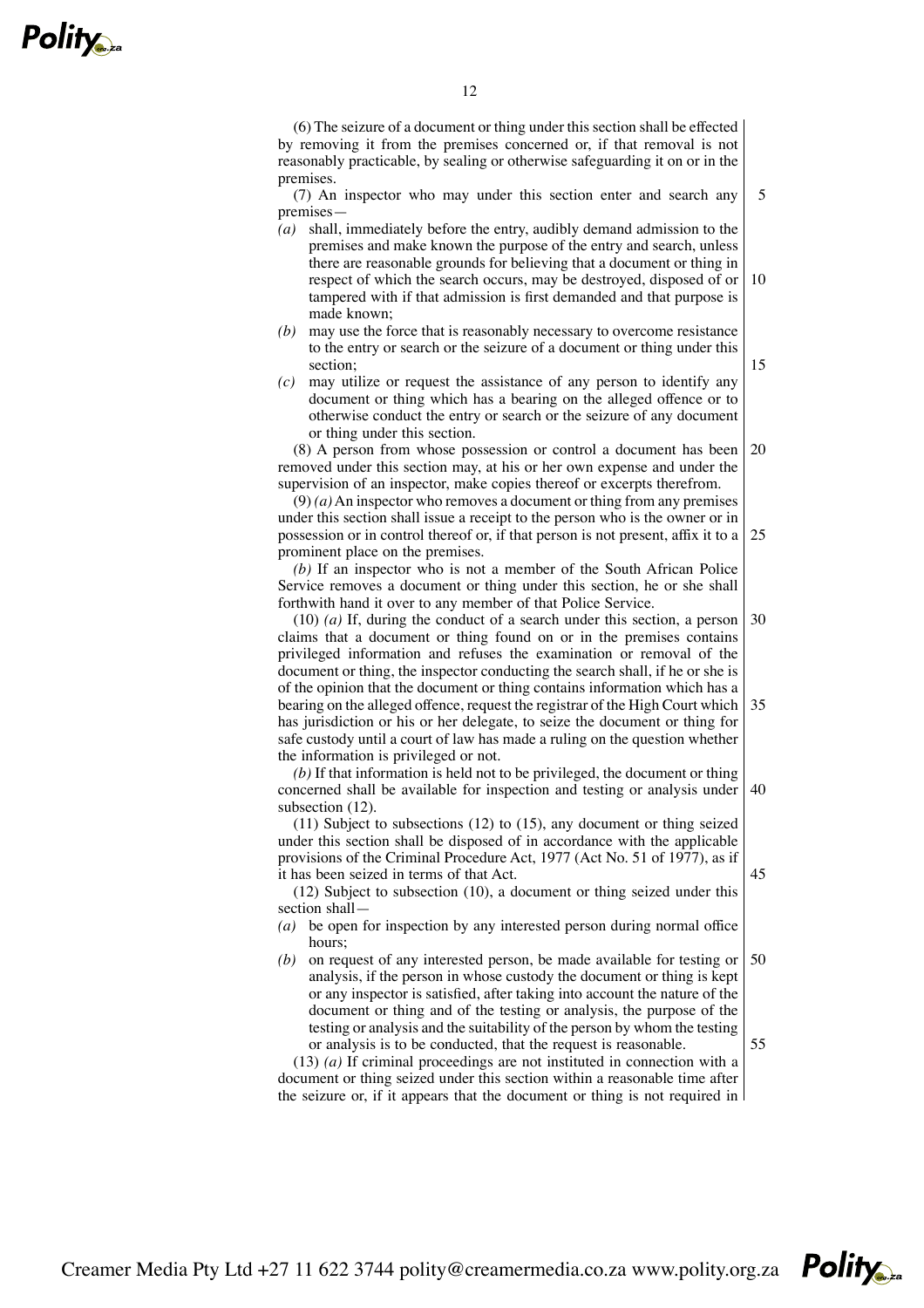

criminal proceedings for the purposes of evidence or an order of court, it shall—

(i) subject to paragraph *(b)*, be returned to the person from whom it was seized or, if that person may not lawfully possess it, to the person who may lawfully possess it; or

(ii) be released from the safeguarding on or in the relevant premises, as the case may be.

*(b)* The person in whose custody the document or thing is kept, shall 72 hours before the return notify every complainant (if any) in respect of the alleged offence to which the document or thing relates of the intended return of the document or thing. 10

(14) In criminal proceedings in connection with a document or thing seized under this section, the court concerned may, without limiting any other powers of the court, order that—

- *(a)* if the document or thing is the subject of an offence in terms of this Act, it be destroyed; 15
- *(b)* the document or thing be released to a specified person.

(15) When a court holds that imported goods which are destined for exportation and were seized under this section are the subject of an offence in terms of this Act, the court shall not allow the exportation of those goods in an unaltered state, except if it, after due regard to the circumstances regarding the offence, thinks it fit to allow that exportation.''. 20

## **Substitution of section 5 of Act 17 of 1941**

**5.** The following section is hereby substituted for section 5 of the Merchandise Marks Act, 1941:  $25$ 

## **''Obstruction of inspectors**

**5.** Any person who—

- *(a)* hinders or obstructs an inspector in the performance of any of his or her functions in terms of section 4;
- *(b)* refuses or fails without valid reason to—
	- (i) answer to the best of his or her ability, a question put to him or her by an inspector; or
	- (ii) furnish information to an inspector,
	- after having been required to do so in terms of section 4; or

*(c)* wilfully furnishes false or misleading information to an inspector, shall be guilty of an offence.''. 35

# **Substitution of section 6 ofAct 17 of 1941, as amended by section 1 ofAct 26 of 1951**

**6.** The following section is hereby substituted for section 6 of the Merchandise Marks Act, 1941:

# ''**Applying false trade description**

40

50

30

5

**6.** (1) Any person who applies any false trade description to goods shall be guilty of an offence, if—

- *(a)* at the time of the commission of the alleged offence, the person knew or had reason to suspect that the trade description was not genuine; or
- (b) the person did not take all reasonable steps in order to avoid the  $\vert 45 \rangle$ commission of the alleged offence.

(2) Any person who alters any trade mark, whether by addition of effacement or in any other manner, shall be guilty of an offence, if the person did not take all reasonable steps in order to avoid the commission of the alleged offence.''.

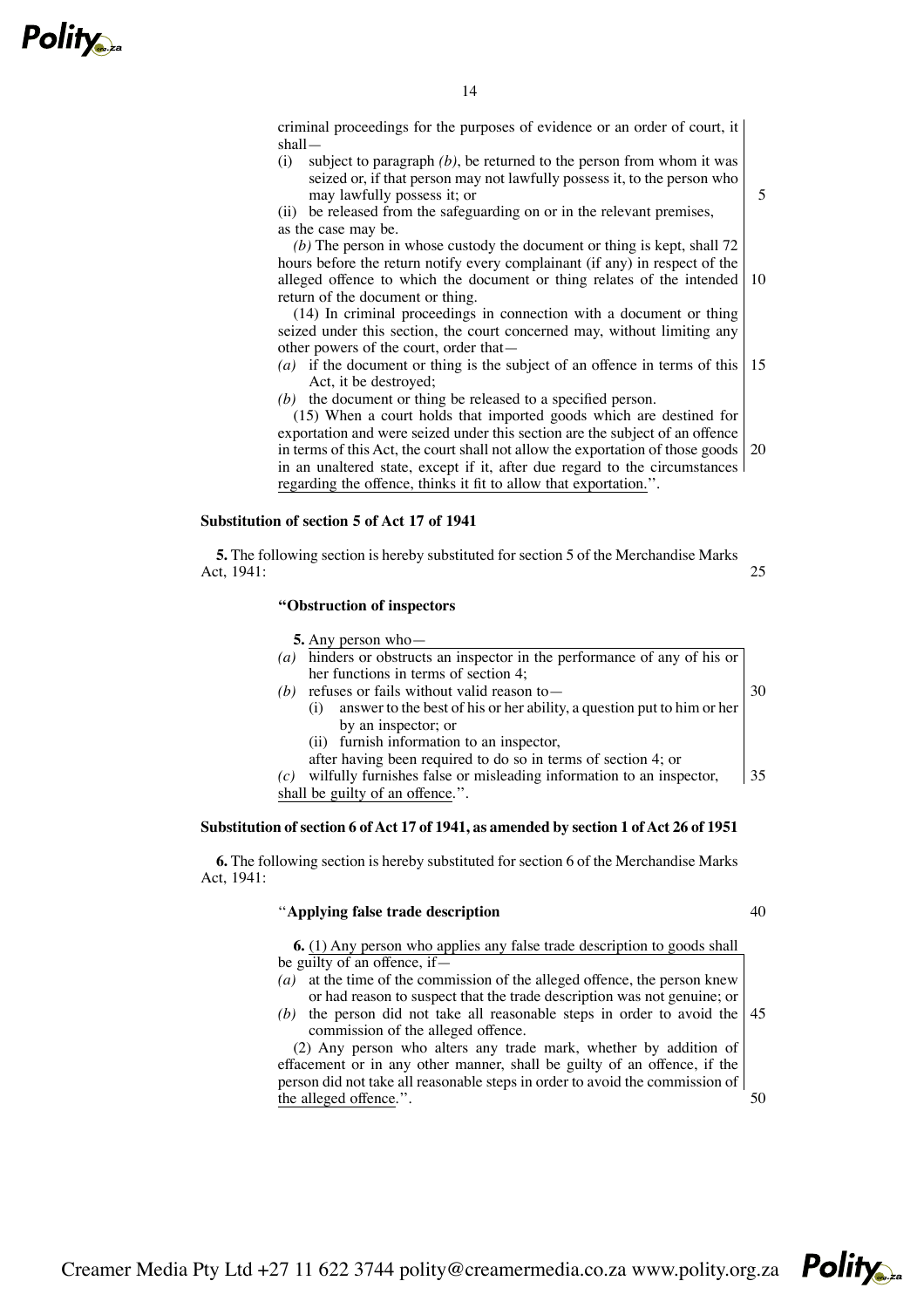

## **Substitution of section 7 of Act 17 of 1941**

**7.** The following section is hereby substituted for section 7 of the Merchandise Marks Act, 1941:

#### ''**Sale and hiring out of goods bearing false trade descriptions**

**7.** Any person who sells or lets or offers for sale or hire any goods to which any false trade description is applied, shall be guilty of an offence, if— 5

- *(a)* at the time of the commission of the alleged offence, the person knew or had reason to suspect that the trade description was not genuine; or
- (b) the person did not take all reasonable steps in order to avoid the  $\vert$  10 commission of the alleged offence.''.

# **Amendment of section 8 of Act 17 of 1941**

**8.** The following heading is hereby substituted for the heading of section 8 of the Merchandise Marks Act, 1941:

''**Sale of imported goods bearing name or mark of South African manufac-**15 **turer or trader, unaccompanied by indication of origin**''.

## **Substitution of section 9 of Act 17 of 1941**

**9.** The following section is hereby substituted for section 9 of the Merchandise Marks Act, 1941:

#### **''Sale of imported goods bearing marks in official language, unaccom-**20 **panied by indication of origin**

**9.** Any person who sells or, for the purpose of advertising goods, distributes in the **[Union]** Republic any goods which were not made or produced in the **[Union]** Republic, and to which there is applied any trade mark, mark or trade description in **[the English or Afrikaans]** any official language of the Republic, shall be guilty of an offence, unless there is added to that mark or description, in a conspicuous manner, the name of the country in which the goods were made or produced, with a statement that they were made or produced there.''. 25

#### **Substitution of section 14 of Act 17 of 1941, as substituted by section 2 of Act 54 of** 30 **1987**

**10.** The following section is hereby substituted for section 14 of the Merchandise Marks Act, 1941:

#### **''Unauthorized use of certain emblems**

**14.** (1) Any person who uses in connection with his or her trade, business, 35 profession or occupation, or in connection with a trade mark or mark or trade description applied by him or her to goods made, produced or sold by him or her without authority in writing signed by or on behalf of the Minister—

- *(a)* the coat of arms of the Republic, or of the former Union of South Africa or any former entity before or after Union, the territory of which forms part of the territory of the Republic, or arms so nearly resembling the coat of arms of the Republic as to be likely to deceive; 40
- *(b)* the style, title, name, portrait or effigy of the President or Deputy President or a Minister of the Republic;
- *(c)* the name, portrait or effigy of any former President or other Head of State or representative of such Head of State, Deputy President or Minister, of the Republic or of the former Union of SouthAfrica or any



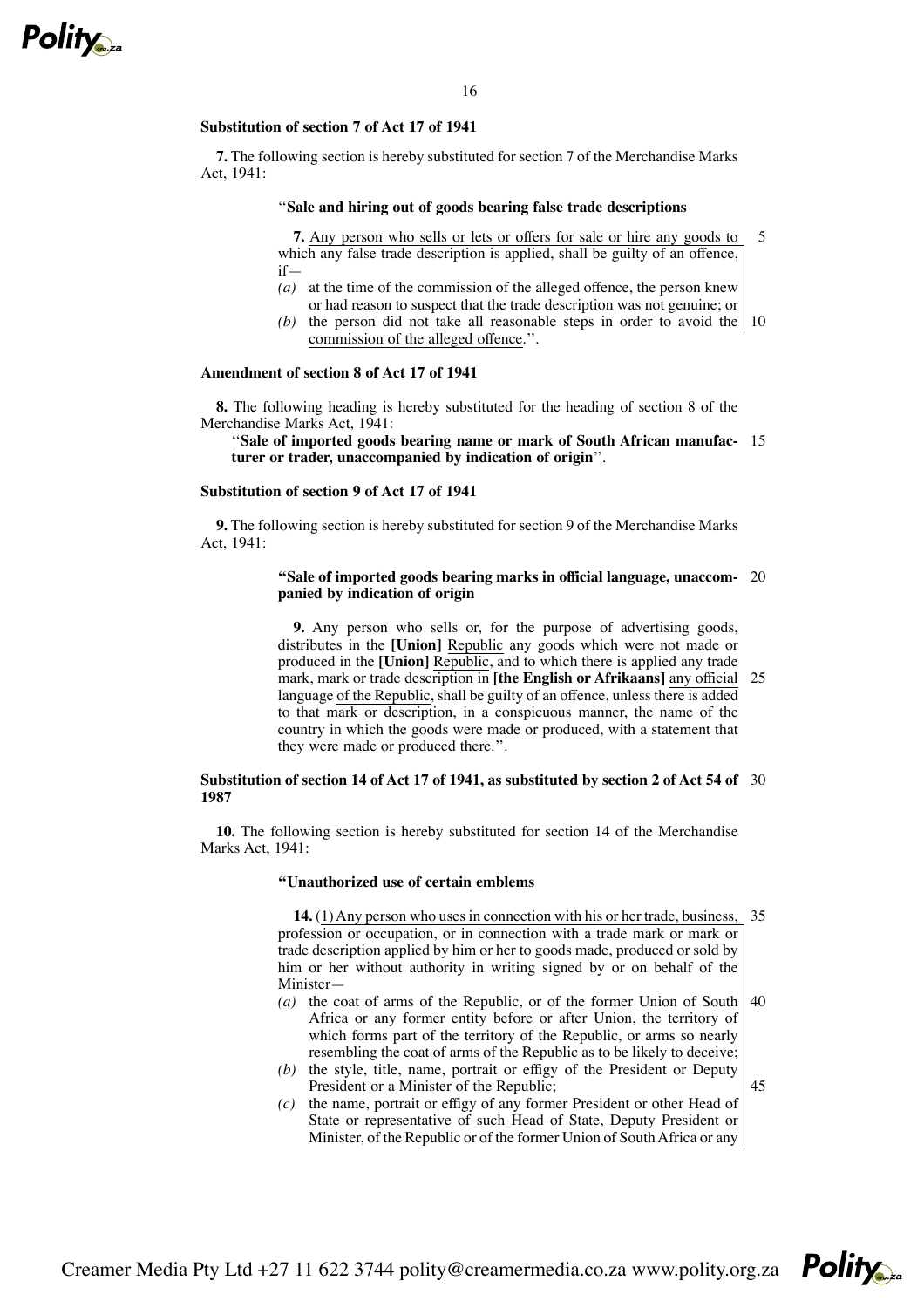

former entity before or after Union, the territory of which forms part of the territory of the Republic; or

5

30

40

*(d)* a reproduction of any monument, relic or antique as defined in the National Monuments Act, 1969 (Act No. 28 of 1969), or of the Union Building or of any official residence of the President or Deputy President of the Republic,

shall be guilty of an offence: Provided that this subsection shall not apply to a trade mark registered before and in existence on 1 February 1941.

(2) Any person who uses in connection with his or her trade, business, profession or occupation any device, emblem, title or words in such a manner as to be likely to lead other persons to believe that— 10

- *(a)* his or her trade, business, profession or occupation is carried on under the patronage of; or
- *(b)* he or she is employed by or supplies goods to,

the President, any State department or a provincial government, without 15 authority in writing signed by or on behalf of the President, the Minister administering that department or the Premier of the province concerned, as the case may be, shall be guilty of an offence.''.

## **Amendment of section 15 of Act 17 of 1941**

**11.** Section 15 of the Merchandise Marks Act, 1941, is hereby amended by the 20 substitution for subsection (1) of the following subsection:

''(1) The Minister may, after such investigation as he or she may think fit, by notice in the *Gazette*, prohibit either absolutely or conditionally the use of—

*(a)* the National Flag, or any former National Flag, of the Republic; or *(b)* any mark, word, letter or figure or any arrangement or combination thereof,

in connection with any trade, business, profession, **[or]** occupation or event, or in connection with a trade mark, mark or trade description applied to goods.''. 25

# **Substitution of section 16 of Act 17 of 1941**

**12.** The following section is hereby substituted for section 16 of the Merchandise Marks Act, 1941:

# **''Implied warranty on sale of marked goods**

**16.** Every person who sells any goods to which a **[trade mark or]** trade description has been applied shall be deemed to warrant that **[the mark is a genuine trade mark and not forged or falsely applied, or that]** the trade description is not a false trade description **[as the case may be]** unless 35 the contrary is expressed in writing signed by the seller or on his or her behalf and delivered at the time of the sale to and accepted by the purchaser.''.

# **Substitution of section 17 of Act 17 of 1941, as amended by section 2 of Act 55 of 1967**

**13.** The following section is hereby substituted for section 17 of the Merchandise Marks Act, 1941:

#### **''Containers marked with owner's name not to be sold**

**17.**(1) Any person—

*(a)* who buys or sells any **[bottle]** container or **[screw stopper]** closure 45therefor to which have been indelibly applied wordsin **[the English or Afrikaans]** any official language of the Republic stating plainly that

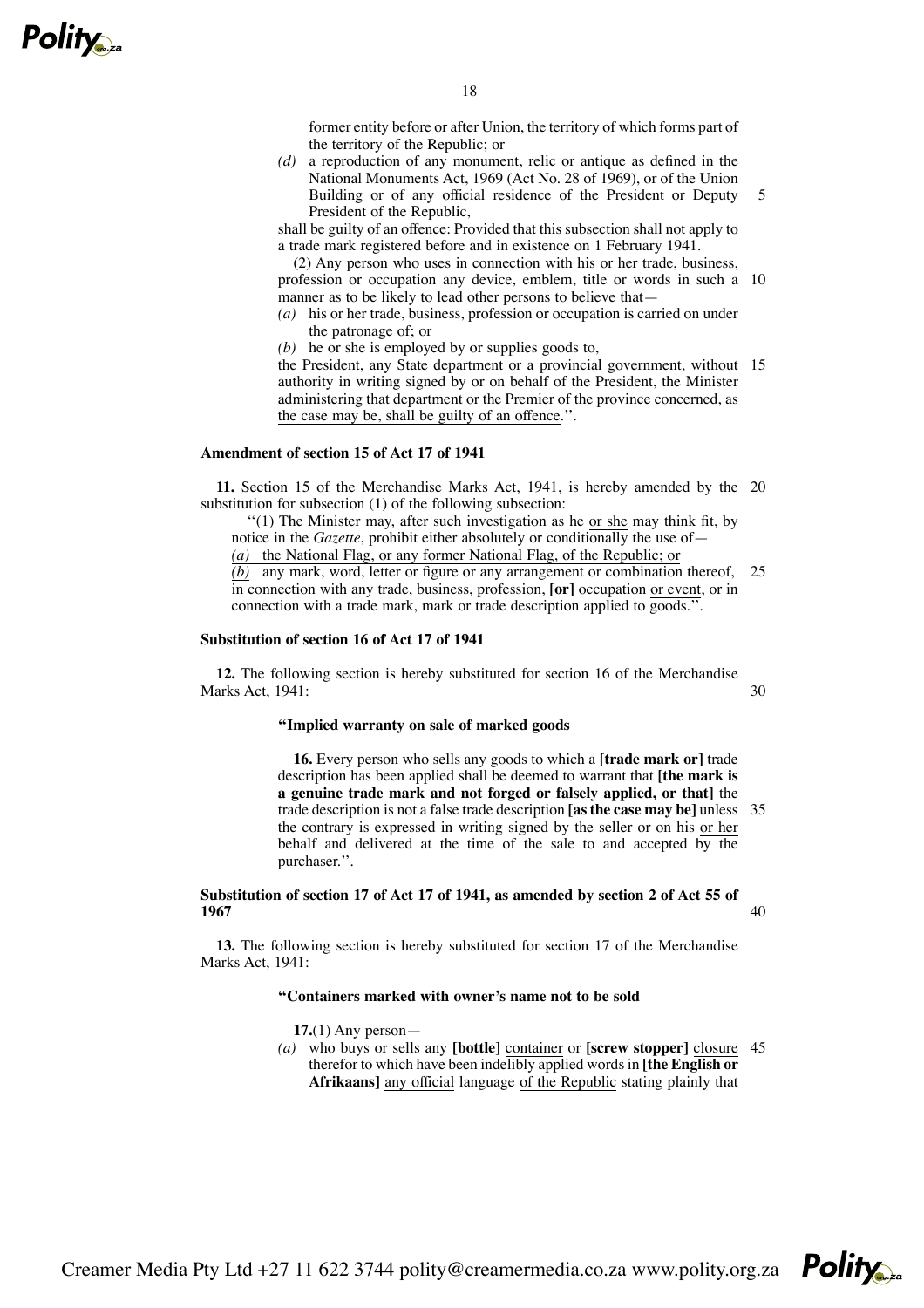

the **[bottle]** container or **[screw stopper]** closure is the property of a named person; or

*(b)* who sells any goods contained in any such **[bottle]** container without the consent in writing of the person so named, unless those goods are the property of or have been produced or manufactured by the person so named, 5

shall be guilty of an offence.

(2) Subsection (1) shall not apply to any transaction whereby any such **[bottle]** container or **[screw stopper]** closure is sold—

- *(a)* by the manufacturer thereof to the person named thereon; or
- *(b)* with the whole of the business in connection with which it is used.''.

# **Amendment of section 18 of Act 17 of 1941, as amended by section 3 of Act 26 of 1951**

**14.** Section 18 of the Merchandise Marks Act, 1941, is hereby amended—

*(a)* by the deletion of subsection (1); and

15

10

*(b)* by the addition of the following subsection:

''(3) If in the prosecution of any person for an offence referred to in section 7 it is proved that-

- *(a)* the accused conducts business in goods of the same or similar type as the goods to which any false trade description was applied; and 20
- *(b)* the goods—
	- (i) were found in possession of the accused; or
	- (ii) the existence of which the accused was aware of or could reasonably be expected to have been aware of, were found on or in premises of which the accused was on the particular day 25 the owner, occupier, manager or person in charge,

it shall be presumed, until the contrary is proved, that the accused offered for sale or hire the goods.''.

# **Repeal of section 19 of Act 17 of 1941**

**15.** Section 19 of the Merchandise Marks Act, 1941, is hereby repealed.

30

# **Amendment of section 20 of Act 17 of 1941**

**16.** Section 20 of the Merchandise Marks Act, 1941, is hereby amended by the substitution for subsection (1) of the following subsection:

 $''(1)$  (a) Any person convicted of an offence in terms of this Act, except section 35

- 5, shall be liable—
- (i) in the case of a first conviction, to a fine not exceeding R5 000 for each article to which the offence relates or to imprisonment for a period not exceeding three years or to both such fine and such imprisonment;
- (ii) in any other case, to a fine not exceeding R10 000 for each article to which the offence relates or to imprisonment for a period not exceeding five years or to 40 both such fine and such imprisonment.

*(b)* Any person convicted of an offence referred to in section 5 shall be liable to a fine or to imprisonment for a period not exceeding six months.''.

# Repeal of section 21bis of Act 17 of 1941, as inserted by section 3 of Act 39 of 1952 **and substituted by section 3 of Act 55 of 1967**

45

**17.** Section 21*bis* of the Merchandise Marks Act, 1941, is hereby repealed.

# **Substitution of certain word in Act 17 of 1941**

**18.** The Merchandise Marks Act, 1941, except section 14, is hereby amended by the substitution for the word ''Union'', wherever it occurs, of the word ''Republic''.

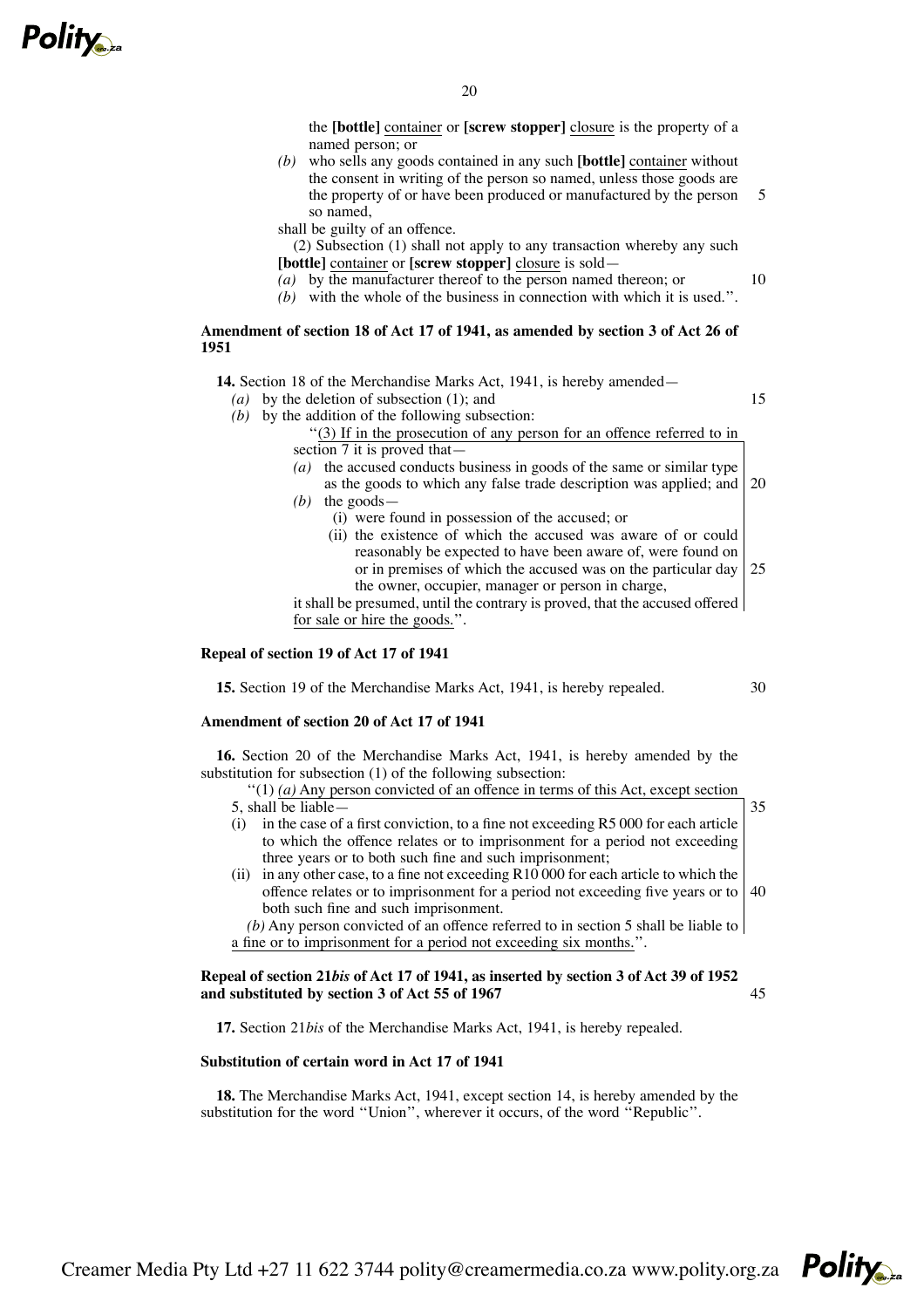

# **Amendment of section 1 of Act 11 of 1967**

**19.** Section 1(1) of the Performers' Protection Act, 1967, is hereby amended—

22

- *(a)* by the deletion of the definitions of ''broadcasting'' and ''Corporation'';
- *(b)* by the insertion before the definition of ''literary and artistic works'' of the following definitions:

'' 'broadcast'', when used as a noun, means a telecommunication service

- of transmissions consisting of sounds, images, signs or signals which— *(a)* takes place by means of electromagnetic waves of frequencies of lower than 3 000 GHz transmitted in space without an artificial conductor; and
- *(b)* is intended for reception by the public or sections of the public, and, when used as a verb, shall be construed accordingly; 'broadcaster' means a person who undertakes a broadcast;
- 'fixation' includes storage of—
- *(a)* sounds or images or both sounds and images; or
- *(b)* data or signals representing sounds or images or both sounds and images;''; and
- *(c)* by the substitution for the definition of ''rebroadcasting'' of the following definition:

'' 'rebroadcasting' means the simultaneous broadcasting by one **[broad-**20 **casting organization]** broadcaster of the broadcast of another **[broadcasting organization]** broadcaster, and 'rebroadcast' has a corresponding meaning;''.

#### **Substitution of section 4 of Act 11 of 1967**

**20.** The following section is hereby substituted for section 4 of the Performers' 25 Protection Act, 1967:

# **''Extension of protection of performers' rights to performances in certain countries**

**4.** The protection granted to performers by this Act shall **[subject to such limitations as may hereinafter be prescribed]** be extended automatically 30 to performers in respect of their performances—

- *(a)* taking place;
- *(b)* broadcast without a fixation; or
- *(c)* first fixed,

in a country which **[being a party to the International Convention for** 35 **the Protection of Performers, Producers of Phonograms and Broadcasting Organizations, by law grants in its territory similar rights to performers in respect of their performances in the Republic]** is a member of the World Trade Organization.''.

#### **Substitution of section 7 of Act 11 of 1967**

40

5

10

15

**21.** The following section is hereby substituted for section 7 of the Performers' Protection Act, 1967:

# **''Term of protection**

**7.** The prohibition against the use of a performance **[without the consent of the performer]** as provided for in section 5, shall commence upon the 45 day when the performance first took place or, if incorporated in a phonogram, when it was first fixed on such phonogram, and shall continue for a period of **[twenty]** 50 years calculated from the end of the calendar year in which the performance took place or was incorporated in a phonogram, as the case may be.''. 50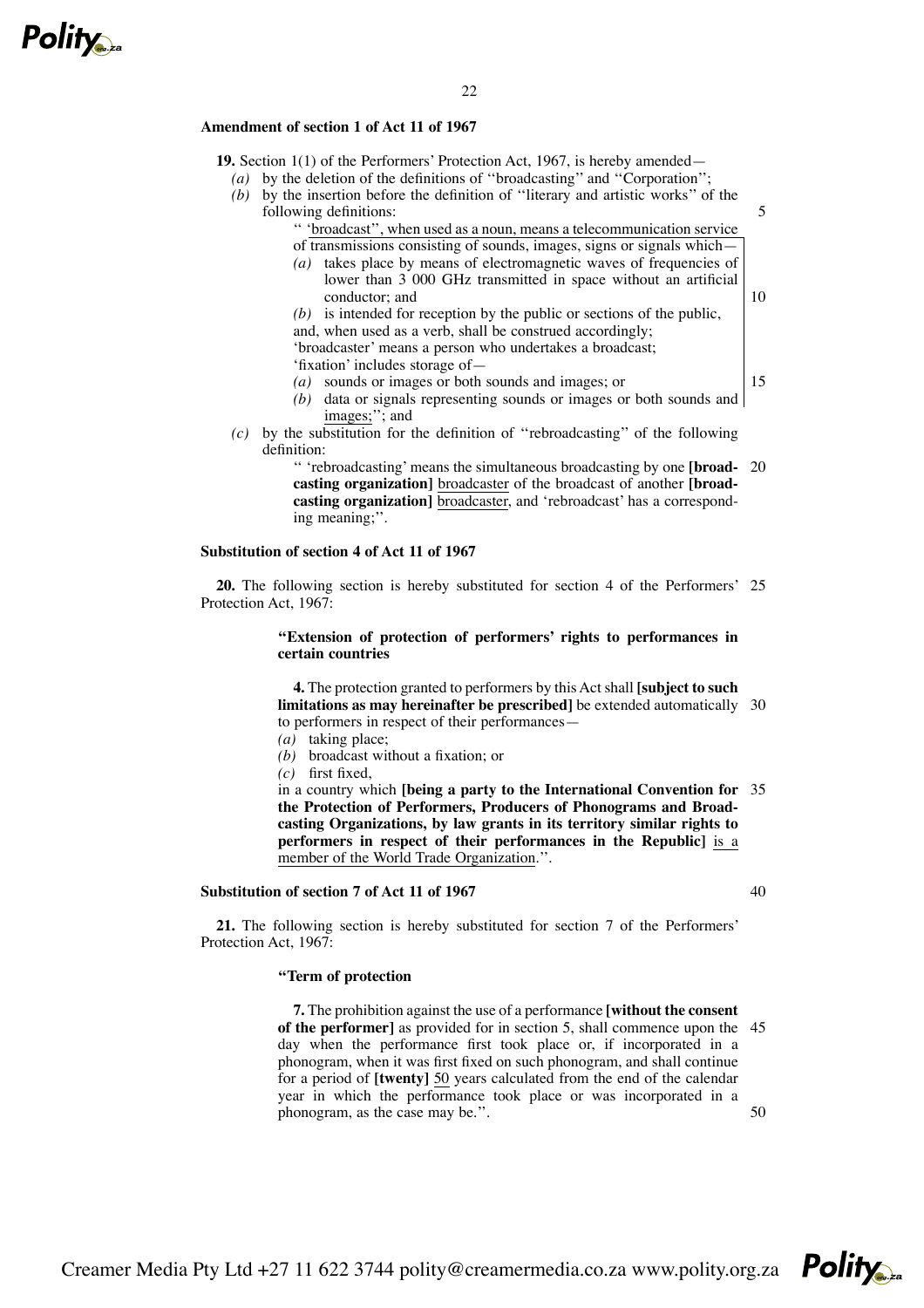

## **Amendment of section 8 of Act 11 of 1967**

**22.** Section 8 of the Performers' Protection Act, 1967, is hereby amended— *(a)* by the deletion of subsection (1);

24

*(b)* by the substitution for paragraph *(a)* of subsection (3) of the following paragraph:

> ''*(a)* **[The Corporation]** A broadcaster may make by means of **[its]** his or her own facilities a fixation of a performance and reproductions of such fixation without the consent required by section 5, provided that, unless otherwise stipulated—

- (i) the fixation and the reproductions thereof are used solely in the 10 broadcasts made by the **[Corporation]** broadcaster;
- (ii) the fixation and any reproductions thereof, if they are not of an exceptional documentary character, are destroyed before the end of the period of six months commencing on the day on which the fixation was first made; and
- (iii) the **[Corporation]** broadcaster pays to the performer, whose performance is so used, in respect of each use of the fixation or of any reproduction thereof, an equitable remuneration, which, in the absence of agreement, shall be determined in accordance with the provisions of the Arbitration Act, 1965 (Act No. 42 of 1965), or 20 alternatively, at the option of the performer, by the Copyright Tribunal established by the Copyright Act, **[1965 (Act No. 63 of 1965)]** 1978 (Act No. 98 of 1978).''; and
- *(c)* by the deletion of subsection (4).

#### **Amendment of section 9 of Act 11 of 1967**

**23.** Section 9(1) of the Performers' Protection Act, 1967, is hereby amended by the substitution for paragraphs (i), (ii) and (iii) of the following paragraphs, respectively:

- ''(i) in the case of a contravention referred to in paragraph *(a)*, to a fine **[not exceeding fifty rand]** or to imprisonment for a period not exceeding three months, and the court convicting him or her may in addition, on the application of the performer whose rights have been infringed, and without proof of any damages, order him or her to pay to the performer as damages such amount, not exceeding **[one hundred rand]** the amount determined by the Minister from time to time by notice in the *Gazette*, as may in the circumstances of the case appear to it to be reasonable; 30 35
- (ii) in the case of a contravention of paragraph *(b)*, to a fine not exceeding **[ten rand]** the amount determined by the Minister, in consultation with the Minister of Justice, from time to time by notice in the *Gazette* in respect of each fixation or reproduction; and
- (iii) in the case of a contravention of paragraph *(c)*, to a fine **[not exceeding one** 40 **hundred rand]** or to imprisonment for a period not exceeding six months or to both such fine and such imprisonment.''.

## **Amendment of section 10 of Act 11 of 1967**

**24.** Section 10 of the Performers' Protection Act, 1967, is hereby amended by the substitution for paragraph *(a)* of the following paragraph:

*''(a)* an amount not exceeding **[one hundred rand]** the amount determined by the Minister from time to time by notice in the *Gazette*, and such court may, without proof of any damages and in addition to the costs of the action, award as damages such amount, not exceeding the said amount, as may in the circumstances of the case appear to it to be reasonable; or''.

# **Amendment of section 14 of Act 11 of 1967**

**25.** Section 14 of the Performers' Protection Act, 1967, is hereby amended by the substitution for subsection (2) of the following subsection:

''(2) This Act shall **[not]** apply to performances which took place before the commencement of this Act as it applies in relation to performances which take 55place thereafter.''.

15

5



45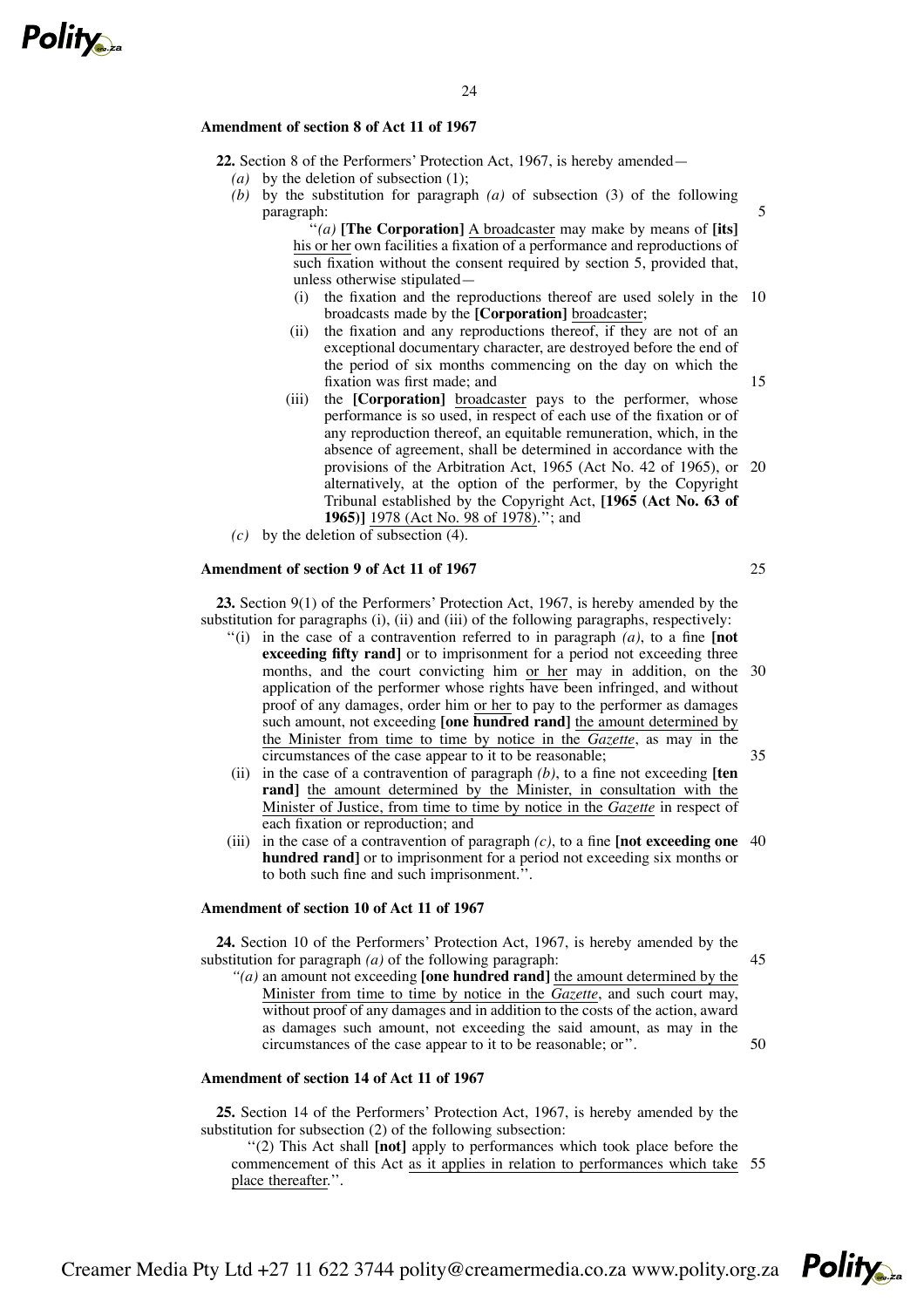# **Amendment of section 1 of Act 57 of 1978**

**26.** Section 1 of the Patents Act, 1978, is hereby amended—

- *(a)* by the deletion of the expression ''16''; and
- *(b)* by the insertion after the words ''CHAPTER V Applications for Patents (sections 25 to 43)'' of the following words:
	- ''CHAPTER VA International Applications under the Patent Cooperation Treaty (sections 43A to 43F).''.

# **Amendment ofsection 2 ofAct 57 of 1978, as amended by section 1 ofAct 76 of 1988**

**27.** Section 2 of the Patents Act, 1978, is hereby amended—

*(a)* by the substitution for the definition of ''convention country'' of the following 10 definition:

'' 'convention country', in relation to any provision of this Act, means any country, including any group of countries and any territory for whose international relations another country is responsible, which the President has with a view to the fulfilment of any treaty, convention, arrangement or engagement, by proclamation in the *Gazette* declared to be a convention country for the purposes of such provision; and the expressions 'convention aircraft', 'convention land vehicle' and 'convention vessel' have corresponding meanings;''; 15

- *(b)* by the substitution for the definition of ''patent'' of the following definition: 20 '' 'patent'means **[letters]** a certificate in the prescribed form to the effect that a patent for an invention has been granted in the Republic;'';
- *(c)* by the insertion after the definition of ''patent'' of the following definition: '' 'Patent Cooperation Treaty' means the Patent Cooperation Treaty of 19 June 1970 as amended from time to time and as acceded to by the 25 Republic and as in force in the Republic;''; and
- *(d)* by the deletion of the definition of ''priority date''.

## **Amendment ofsection 3 ofAct 57 of 1978, as amended by section 1 ofAct 14 of 1979**

**28.** Section 3(1) of the Patents Act, 1978, is hereby amended by the substitution for paragraph *(d)* of the following paragraph:

30

5

*''(d)* be subject to the provisions of section 39 of the repealed law, except that the term of any such patent shall not be extended for a period exceeding five years, and provided further that, as from 1 January 1979, no renewal fees shall be payable in respect of such an extended period.".

## **Repeal of section 11 of Act 57 of 1978**

35

**29.** Section 11 of the Patents Act, 1978, is hereby repealed.

## **Amendment of section 24 of Act 57 of 1978**

**30.** Section 24 of the Patents Act, 1978, is hereby amended—

- *(a)* by the substitution for subsection (7) of the following subsection:
	- ''(7) The registrar or the South African Institute of Intellectual Property 40 Law shall have right to apply to the commissioner for an interdict and other appropriate relief against any person contravening any provision of this section."; and
- *(b)* by the addition of the following subsection:

 $\cdot$ (9) Any communication made by or to a patent agent in his or her capacity 45 as such shall be privileged from disclosure in legal proceedings in the same manner as is any communication made by or to an attorney in his or her capacity as such.'

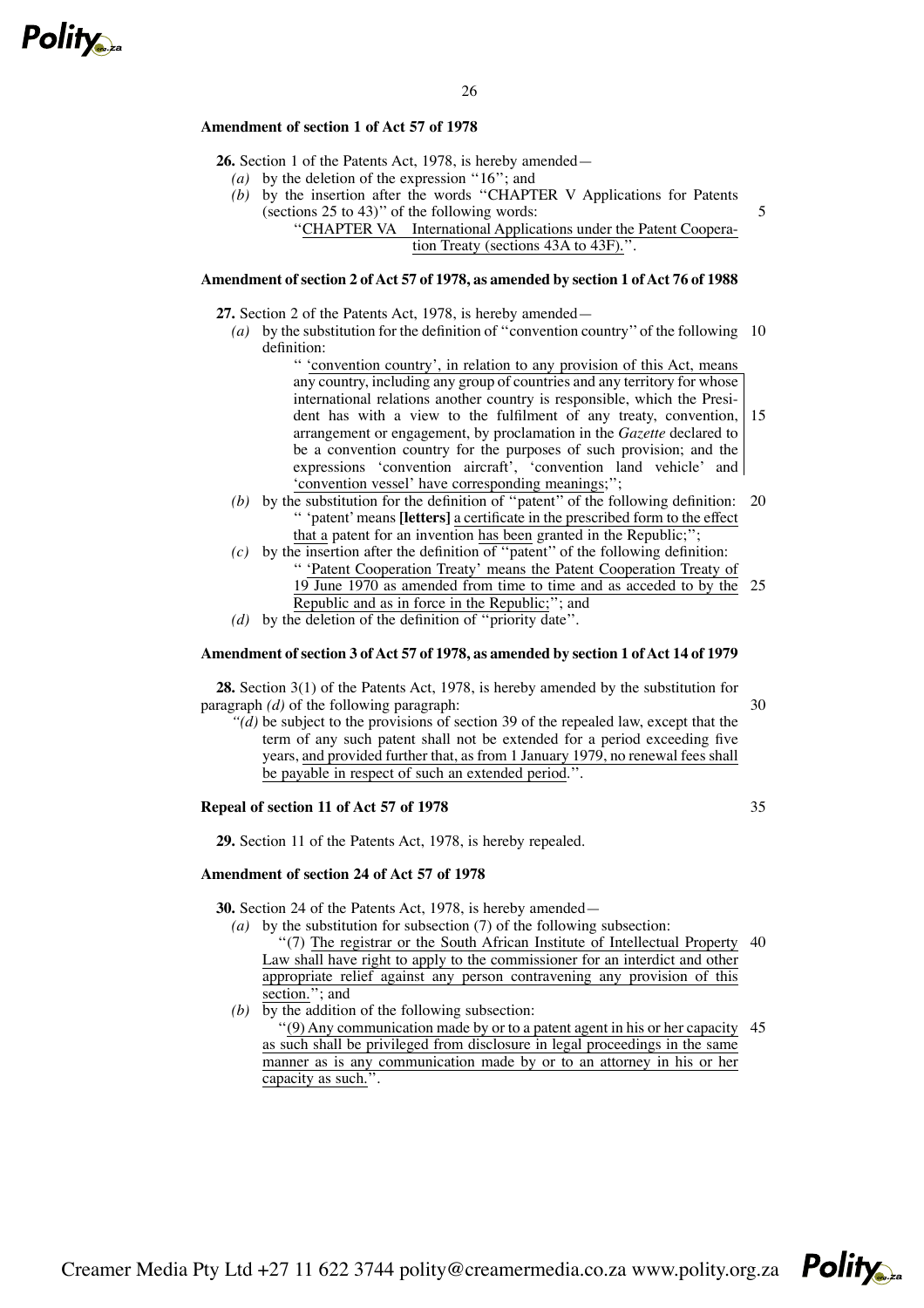## **Amendment of section 25 of Act 57 of 1978**

- **31.** Section 25 of the Patents Act, 1978, is hereby amended—
	- *(a)* by the substitution for subsection (5) of the following subsection: ''(5) An invention shall be deemed to be new if it does not form part of the state of the art immediately before the priority date of **[any claim to]** that invention.''; 5
	- *(b)* by the substitution for subsection (7) of the following subsection:
		- "(7) The state of the art shall also comprise matter contained in an application, open to public inspection, for a patent, notwithstanding that that application was lodged at the patent office and became open to 10 public inspection on or after the priority date of **[any claim to that]** the relevant invention, if—
			- $\overline{(a)}$  that matter was contained in that application both as lodged and as open to public inspection; and
			- *(b)* the priority date of that matter is earlier than that of the **[relevant** 15 **claim]** invention.'';
	- *(c)* by the substitution for subsection (9) of the following subsection:

''(9) In the case of an invention consisting of a substance or composition for use in a method of treatment of the human or animal body by surgery or therapy or of diagnosis practised on the human or animal body, the fact that 20 the substance or composition forms part of the state of the art immediately before the priority date of **[any claim to]** the invention shall not prevent a patent being granted for the invention if the use of the substance or composition in any such method does not form part of the state of the art at that date.''; and 25

*(d)* by the substitution for subsection (10) of the following subsection:  $(10)$  Subject to the provisions of section 39(6), an invention shall be deemed to involve an inventive step if it is not obvious to a person skilled in the art, having regard to any matter which forms, immediately before the priority date of **[any claim to]** the invention, part of the state of the art by 30 virtue only of subsection (6) (and disregarding subsections (7) and (8)).''.

# **Substitution of section 26 of Act 57 of 1978**

**32.** The following section is hereby substituted for section 26 of the Patents Act, 1978:

## **''Prior knowledge or publication of invention excused in certain circumstances**

**26.** A patent shall not be invalid by reason only of the fact that the invention in respect of which the patent was granted or any part thereof was disclosed, used or known prior to the priority date of **[a claim to]** the invention—

- *(a)* if the patentee or his or her predecessor in title proves that such 40 knowledge was acquired or such disclosure or use was made without his or her knowledge or consent, and that the knowledge acquired or the matter disclosed or used was derived or obtained from him or her, and, if he or she learnt of the disclosure, use or knowledge before the priority date of the **[claim in question]** invention, that he or she 45applied for and obtained protection for his or her invention with all reasonable diligence after learning of the disclosure, use or knowledge; or
- *(b)* as a result of the invention being worked in the Republic by way of

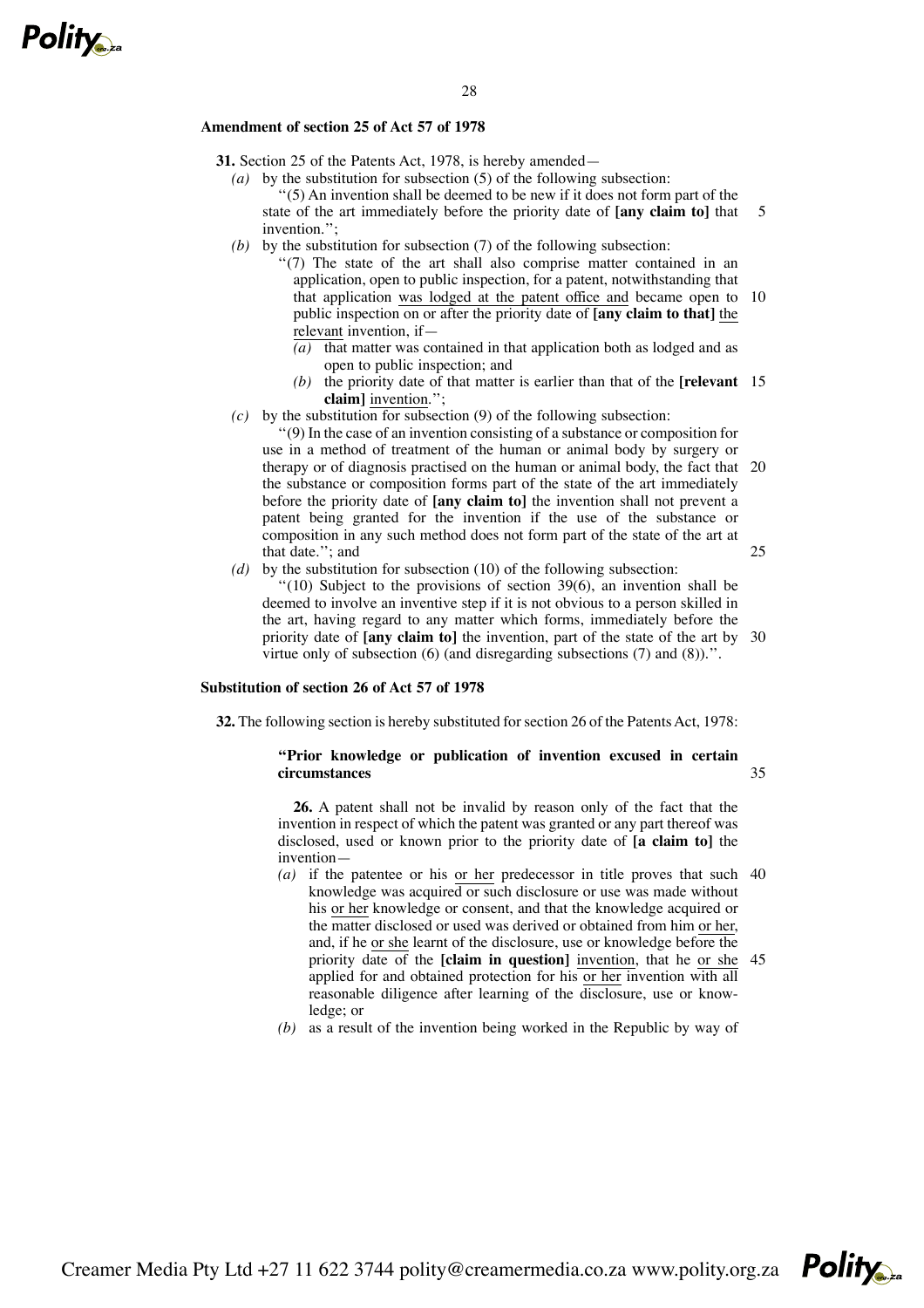

reasonable technical trial or experiment by the applicant or patentee or the predecessor in title of the applicant or patentee.''.

#### **Amendment of section 30 of Act 57 of 1978**

**33.** Section 30(6) of the Patents Act, 1978, is hereby amended by the substitution for paragraph *(b)* of the following paragraph:

''*(b)* The provisions of paragraph *(a)*(iii) and (iv) shall be deemed to have been complied with, in the case of a convention application, by the inclusion in the prescribed form of the number, date and title of **[such]** the relevant application in the convention country from which such convention application claims priority and the name of the convention country, if the specification and drawings, if any, are 10 lodged within 14 days of the date on which the application was lodged.''.

## **Amendment of section 31 of Act 57 of 1978, as amended by section 2 of Act 14 of 1979, section 1 of Act 67 of 1983 and section 1 of Act 44 of 1986**

**34.** Section 31(1) of the Patents Act, 1978, is hereby amended by the substitution for paragraph (iv) of the following paragraph:

''(iv) the applicant in the application claiming priority is the proprietor of the prior application referred to in paragraph *(a)* or *(b)* **[and, where priority is claimed in terms of paragraph** *(c***) the person claiming that priority is also the applicant in the convention country]** or of the application in the convention country referred to in paragraph *(c)*, or the applicant has acquired the right to claim priority in the Republic **[has become vested in him]**.''. 20

# **Substitution of section 33 of Act 57 of 1978, as amended by section 2 of Act 67 of 1983**

**35.** The following section is hereby substituted for section 33 of the Patents Act, 1978: 25

## **''Priority dates**

**33.**(1) For the purposes of this Act, the priority date of an invention to which an application for a patent relates, and also that of any matter contained in any such application, whether or not such matter is the same as the invention, shall, except as otherwise provided in this Act, be the date of 30 the lodging of the application.

(2) Where priority is claimed in an application in terms of section 31(1) from one or more prior applications, or one or more prior applications in a convention country or countries, or both, and the invention claimed in the application is fairly based on matter disclosed in one or more of the prior applications, the priority date of the invention shall be the date of lodging of the earliest of the prior applications in which that matter was disclosed in so far as it is fairly based on such earliest application. 35

(3) Any invention claimed in an application may have one or more priority dates. 40

(4) Until the contrary is proved, the priority date of an invention shall be the earliest priority date claimed in an application.

(5) In determining whether an invention claimed in an application is fairly based on the matter disclosed in a prior application or a prior application in a convention country, regard shall be had to the disclosures contained in all documents lodged at the same time as and in support of that prior application or prior application in a convention country. 45

(6) The priority date of new matter introduced by way of a supplementary disclosure in terms of section 51(8) shall be the date of lodging of the supplementary disclosure.''.

50



15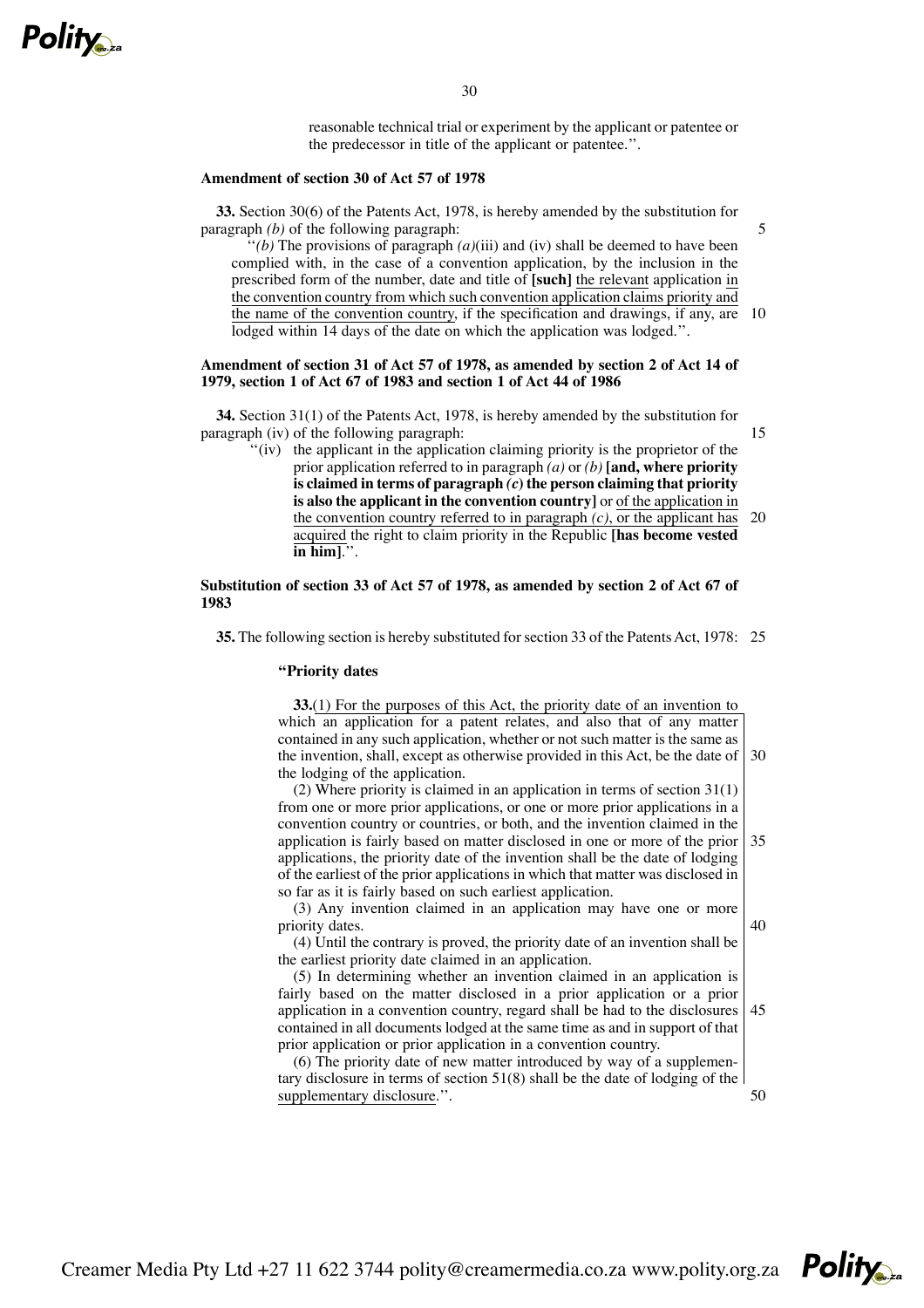

# 32

#### **Amendment of section 37 of Act 57 of 1978**

application.''.

**36.** Section 37 of the Patents Act, 1978, is hereby amended by the addition of the following subsection, the existing section becoming subsection (1):

''(2) A patent granted on such fresh application shall not be revoked or invalidated on the ground only that the invention claimed in such fresh application is not new having regard to the matter disclosed in the first-mentioned 5

**Amendment of section 43 of Act 57 of 1978, as amended by section 4 of Act 67 of 1983**

**37.** Section 43 of the Patents Act, 1978, is hereby amended by the addition of the 10 following subsection:

 $''(4)(a)$  After the expiry of five years following the date of application for a patent, any person may apply to the registrar for the patentee to supply the applicant with the prescribed particulars of any search report issued in another country in respect of an application for a patent relating to the same subject-matter which has 15 been lodged in that country.

*(b)* On receipt of the application, the registrar shall forward a copy thereof to the patentee at the patentee's address for service.

*(c)* If the patentee fails to comply with the application within three months of receipt of the copy of the application at the patentee's address for service, the applicant may apply to the commissioner for an order requiring compliance with the application. 20

*(d)* Upon an application for compliance, the commissioner may order such compliance and, if the order is not complied with, the commissioner may make the further order that he or she thinks fit.''.

## **Insertion of Chapter VA in Act 57 of 1978**

**38.** The following Chapter is hereby inserted after Chapter V of the Patents Act, 1978:

# **''CHAPTER VA INTERNATIONAL APPLICATIONS UNDER THE PATENT COOPERATION TREATY**

#### **Interpretation**

**43A.** In this Chapter, unless the context otherwise indicates, any word or expression defined in the Patent Cooperation Treaty shall have the same meaning as in that Treaty.

# **Effect of international application designating Republic**

35

25

30

**43B.** Subject to this Chapter, an international application designating the Republic shall be deemed to be an application for a patent lodged at the patent office in terms of this Act.

## **Patent office as receiving, designated and elected Office**

**43C.** The patent office shall be— *(a)* the receiving Office in respect of an international application lodged at it by a person who is a resident or national of the Republic; *(b)* the designated Office in respect of an international application designating the Republic; *(c)* the elected Office, if an applicant in an international application designating the Republic elects the Republic for the purposes of an 40 45



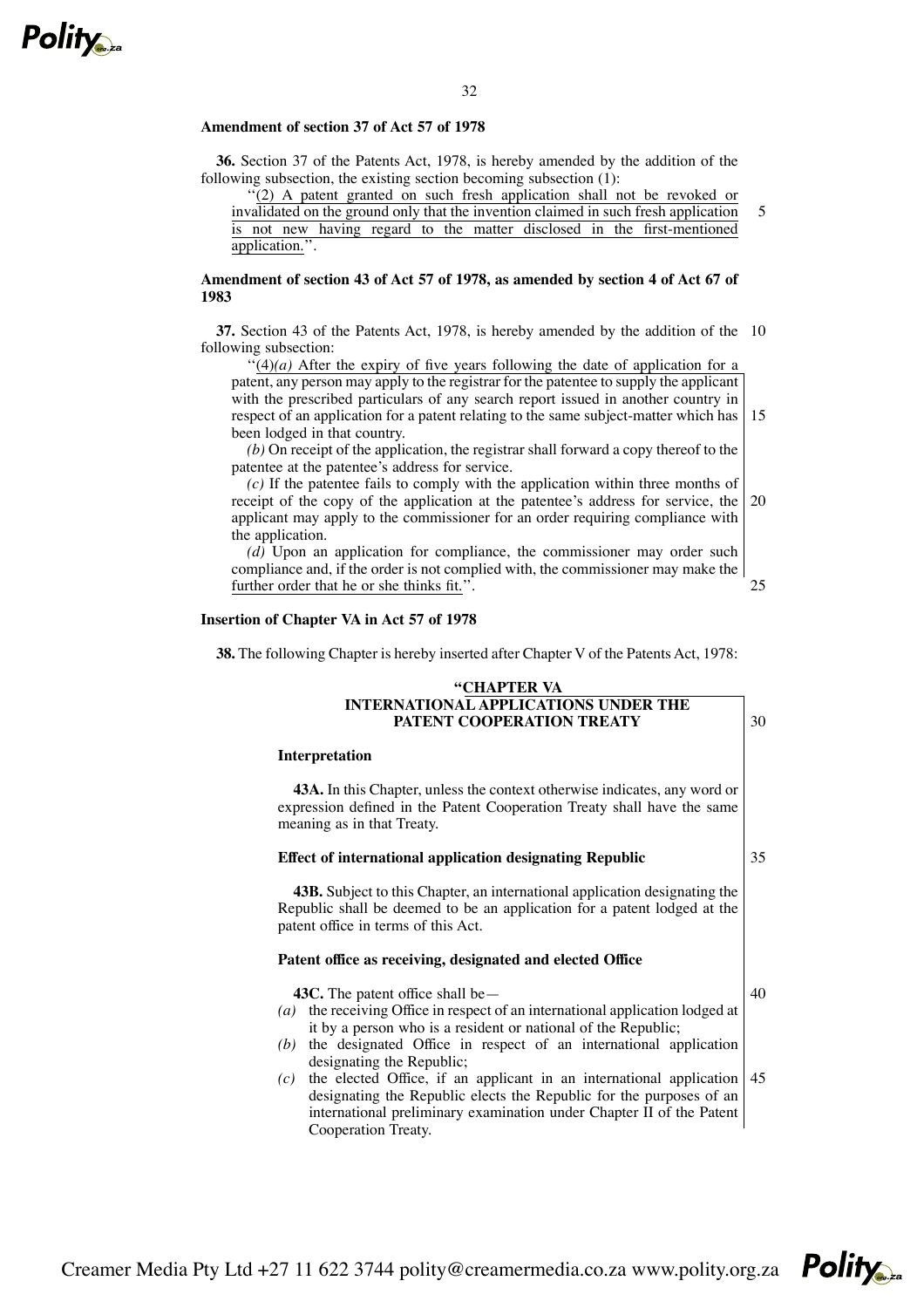

## 34

## **National processing**

**43D.** The patent office as designated Office or elected Office shall not commence processing of an international application designating or electing the Republic before the expiration of the period referred to in section 43E(1) except where the applicant complies with that section and lodges with the patent office a written request for early commencement of such processing.

# **Commencement of national phase**

**43E.**(1) Before the expiration of the applicable period contemplated in Article 22 or 39 of the Patent Cooperation Treaty or of such further period as may be prescribed by regulation under this Act, the applicant in respect of an international application designating or electing the Republic shall— *(a)* pay the prescribed national fee to the patent office; and 10

*(b)* if the international application has not been lodged or published in terms of the Patent Cooperation Treaty in English, lodge at the patent office a translation of the international application, containing the prescribed contents, in an official language of the Republic. 15

(2) If the applicant does not comply with subsection (1) within the period referred to in that subsection or the further period that the registrar allows, the international application concerned shall be deemed to have been abandoned for the purposes of this Act. 20

## **Administration**

**43F.** (1) When processing an international application, the patent office shall, subject to subsections (2) and (3), apply the Patent Cooperation Treaty, the regulations made thereunder and the administrative instructions issued under those regulations, and the other provisions of this Act. 25

(2) When processing an international application, the Patent Cooperation Treaty, the regulations made thereunder and the administrative instructions issued under those regulations shall prevail in the event of any conflict with this Act.

(3) When processing an international application designating the Republic—

- *(a)* (i) section 9*(b)* shall not apply; and
	- (ii) the applicant shall be represented by an agent who shall be appointed within the prescribed time; 35
- *(b)* section 10 shall apply only if the applicant complies with section 43E(1) and the applicant who so complies shall, for the purposes of section 10, be deemed to be the applicant in respect of the international application;
- *(c)* section 16(2) shall apply in relation to time limits specified in terms of the Patent Cooperation Treaty, the regulations made thereunder and the administrative instructions issued under those regulations unless otherwise provided therein; 40
- *(d)* (i) section 30(1), (5), (6) and (7) shall not apply; and
	- (ii) the international application shall date from, and the date of application of the international application shall be, the international filing date accorded in terms of the Patent Cooperation Treaty; 45
- *(e)* (i) the description, claims, drawings (if any) and abstract referred to in Article 3(2) of the Patent Cooperation Treaty shall be deemed to be a complete specification; and 50
	- (ii) section  $32(5)$  shall not apply;

*(f)* if—

- (i) the international application is a convention application;
- 55



30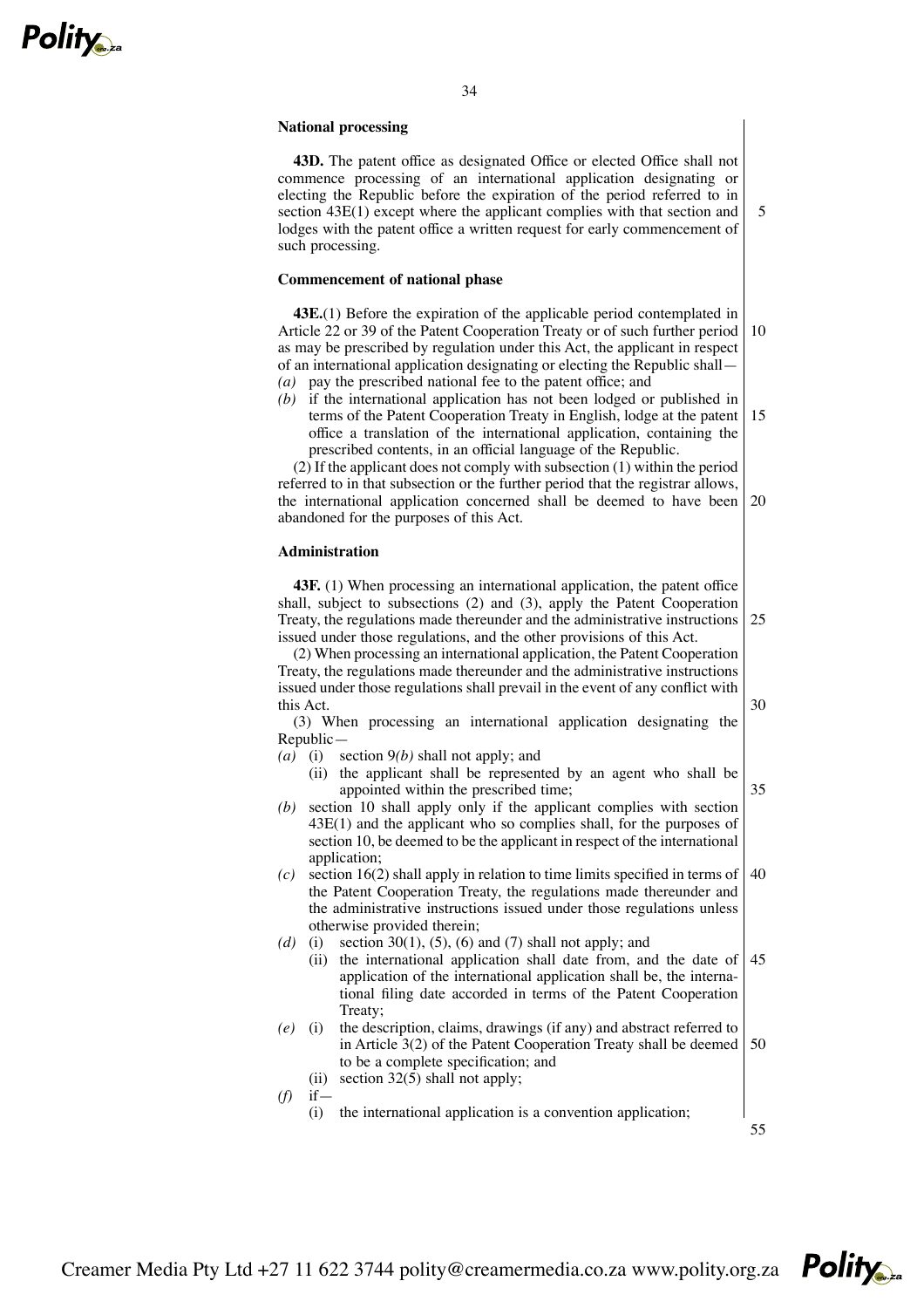|            | (ii) the applicant has complied with Rule 17.1 of the regulations<br>made under the Patent Cooperation Treaty; and                                                                                                                                                                                                                                                                    |    |
|------------|---------------------------------------------------------------------------------------------------------------------------------------------------------------------------------------------------------------------------------------------------------------------------------------------------------------------------------------------------------------------------------------|----|
| (g)        | (iii) the priority document referred to in the said Rule 17.1 is a<br>prescribed document for the purposes of section 35(2),<br>the applicant shall be deemed to have furnished a copy of the priority<br>document within the prescribed period referred to in section 35(2);<br>section 38 shall not apply;                                                                          | 5  |
| (h)        | for the purposes of section 40, the period of 18 months from the date<br>of the application shall be a period of 12 months from the date on<br>which the applicant complies with section $43E(1)$ ;                                                                                                                                                                                   | 10 |
| (i)        | section $43(3)$ shall not apply but, when the applicant has complied<br>with section 43E(1) and the application has been published in terms of<br>Article 21 of the Patent Cooperation Treaty, the application shall be                                                                                                                                                               |    |
| (j)<br>(k) | open to public inspection as provided in section $43(1)$ ;<br>section $43(4)$ shall not apply;<br>any correction or rectification of any document made in terms of the                                                                                                                                                                                                                | 15 |
| (l)        | regulations made under the Patent Cooperation Treaty shall be deemed<br>to be a correction or amendment made in terms of section 50;<br>if an application for amendment of the international application is<br>(i)<br>made before the acceptance of the international application, the<br>application for amendment shall not be advertised as contem-<br>plated in section $51(2)$ ; | 20 |
|            | $(ii)$ if $-$<br>(aa) the applicant has not elected the Republic for the purposes<br>of an international preliminary examination under Chapter<br>II of the Patent Cooperation Treaty before the expiration of<br>19 months from the priority date as defined in Article $2(xi)$                                                                                                      | 25 |
|            | of that Treaty and the applicant has complied with section<br>43E(1), any amendment made in terms of Article 19 of that<br>Treaty; and                                                                                                                                                                                                                                                | 30 |
|            | (bb) the applicant has elected the Republic for the purposes of an<br>international preliminary examination under Chapter II of<br>that Treaty before the expiration of 19 months from the<br>priority date as defined in Article $2(xi)$ of the Patent<br>Cooperation Treaty and the applicant has complied with<br>section $43E(1)$ , any amendment annexed to the interna-         | 35 |
|            | tional preliminary examination report,<br>shall be deemed to have been made in terms of section 51 but may<br>be set aside in terms of subsection (10) thereof.".                                                                                                                                                                                                                     |    |
|            | Amendment of section 44 of Act 57 of 1978                                                                                                                                                                                                                                                                                                                                             | 40 |
| vermeld.". | 39. Section 44 of the Patents Act, 1978, is hereby amended by the substitution in the<br>Afrikaans text for subsection (3) of the following subsection:<br>"(3) Die patent geld vanaf die datum van die publikasie in subartikel $[(2)]$ (1)                                                                                                                                          |    |

# **Amendment of section 45 of Act 57 of 1978**

**40.** Section 45 of the Patents Act, 1978, is hereby amended by the substitution for subsection (1) of the following subsection:

''(1) The effect of a patent shall be to grant to the patentee in the Republic, subject to the provisions of this Act, for the duration of the patent, the right to exclude other persons from making, using, exercising, **[or]** disposing or offering to 50dispose of, or importing the invention, so that he or she shall have and enjoy the whole profit and advantage accruing by reason of the invention.".

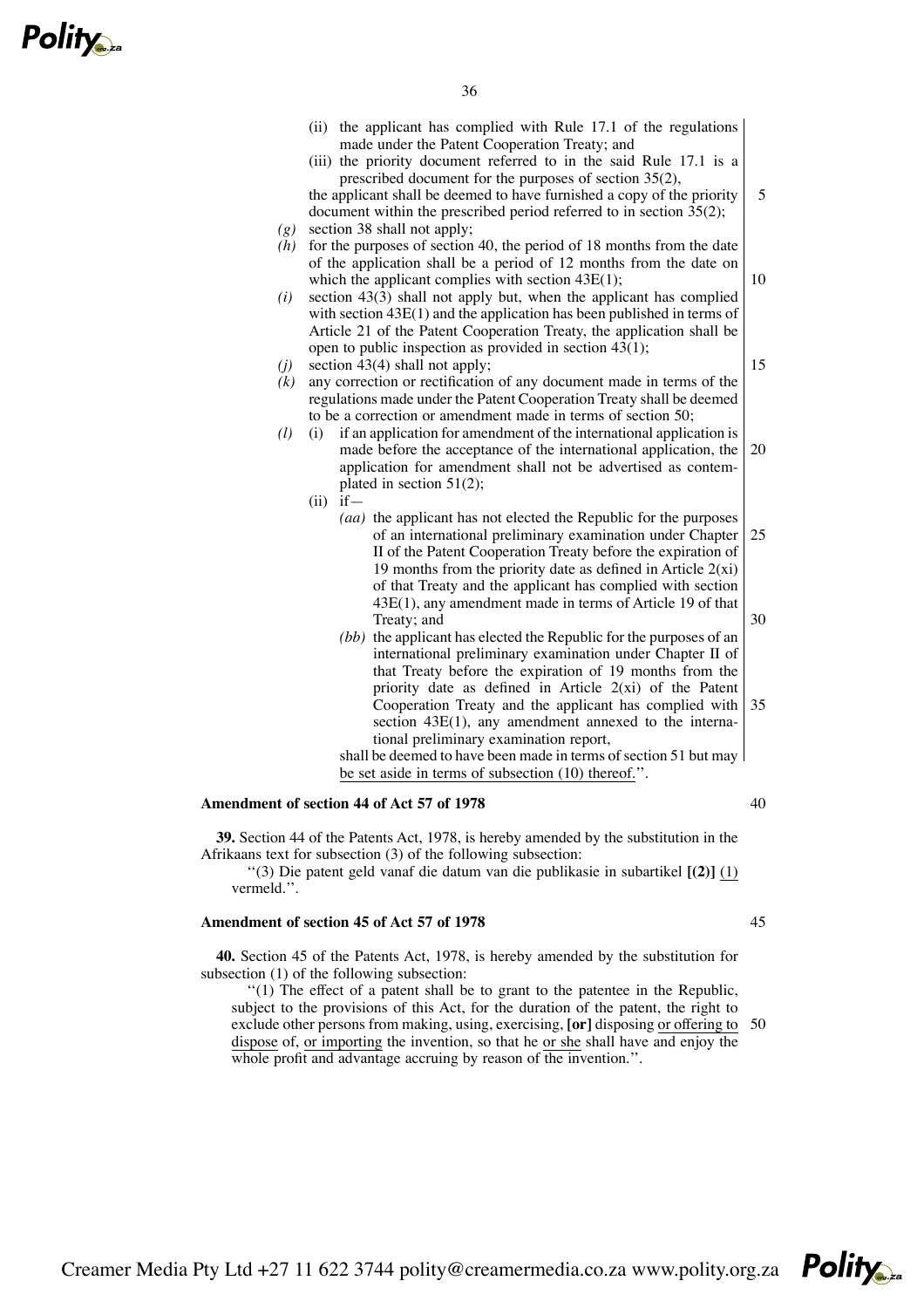# **Amendment of section 46 of Act 57 of 1978, as amended by section 5 of Act 67 of 1983**

**41.** Section 46 of the Patents Act, 1978, is hereby amended by the substitution for subsection (1) of the following subsection:

''(1) The duration of a patent shall, unless otherwise provided in this Act, be 20 years from the date of application therefor, subject to payment of the prescribed renewal fees by the patentee concerned or an agent.''. 5

# **Amendment of section 49 of Act 57 of 1978**

**42.** Section 49 of the Patents Act, 1978, is hereby amended by the substitution for subsection (6) of the following subsection:

''(6) Where any dispute arises between joint patentees as to their respective rights in or to a patent, the institution of proceedings relating to the patent or the manner in which they should deal with the patent or the patented invention, any joint patentee may apply to the commissioner to decide the matter in dispute.''.

10

25

40

## **Amendment of section 51 of Act 57 of 1978, as amended by section 7 of Act 67 of** 15 **1983 and section 3 of Act 44 of 1986**

**43.** Section 51 of the Patents Act, 1978, is hereby amended by the substitution for the proviso to subsection (8) of the following proviso:

> ''Provided that in determining the validity of the patent under this Act, regard shall be had to the priority date of the new matter introduced by way of the 20 supplementary disclosure.".

# **Amendment of section 55 of Act 57 of 1978**

**44.** Section 55 of the Patents Act, 1978, is hereby amended by the addition of the following proviso:

''Provided that the commissioner shall not grant such a licence unless—

- *(a)* the invention claimed in the dependent patent involves an important technical advance of considerable economic significance in relation to the invention claimed in the prior patent;
- *(b)* the proprietor of the dependent patent granted the proprietor of the prior patent on reasonable terms a cross-licence to use the invention claimed in the dependent patent; and 30
- *(c)* the use authorised in respect of the prior patent is not assignable except with the assignment of the dependent patent.''.

#### **Amendment of section 56 of Act 57 of 1978, as amended by section 2 of Act 76 of 1988** 35

**45.** Section 56 of the Patents Act, 1978, is hereby amended—

*(a)* by the substitution for subsection (1) of the following subsection:

- ''(1) Any interested person who can show that the rights in a patent are being abused may apply to the **[registrar]** commissioner in the prescribed manner for a compulsory licence under the patent.'';
- *(b)* by the deletion of subsection (1A) and paragraph *(b)* of subsection (2);
- *(c)* by the substitution for paragraph *(a)* of subsection (4) of the following paragraph:

 $'(a)$  The commissioner shall consider the application on its merits and may order the grant to the applicant of a licence on such conditions as he 45 or she may deem fit, including a condition precluding the licensee from importing into the Republic any patented articles.'';

*(d)* by the addition of the following paragraph to subsection (4):

''*(c)* A licence granted under this section shall include a provision that,

subject to adequate protection of the legitimate interests of the licensee, 50

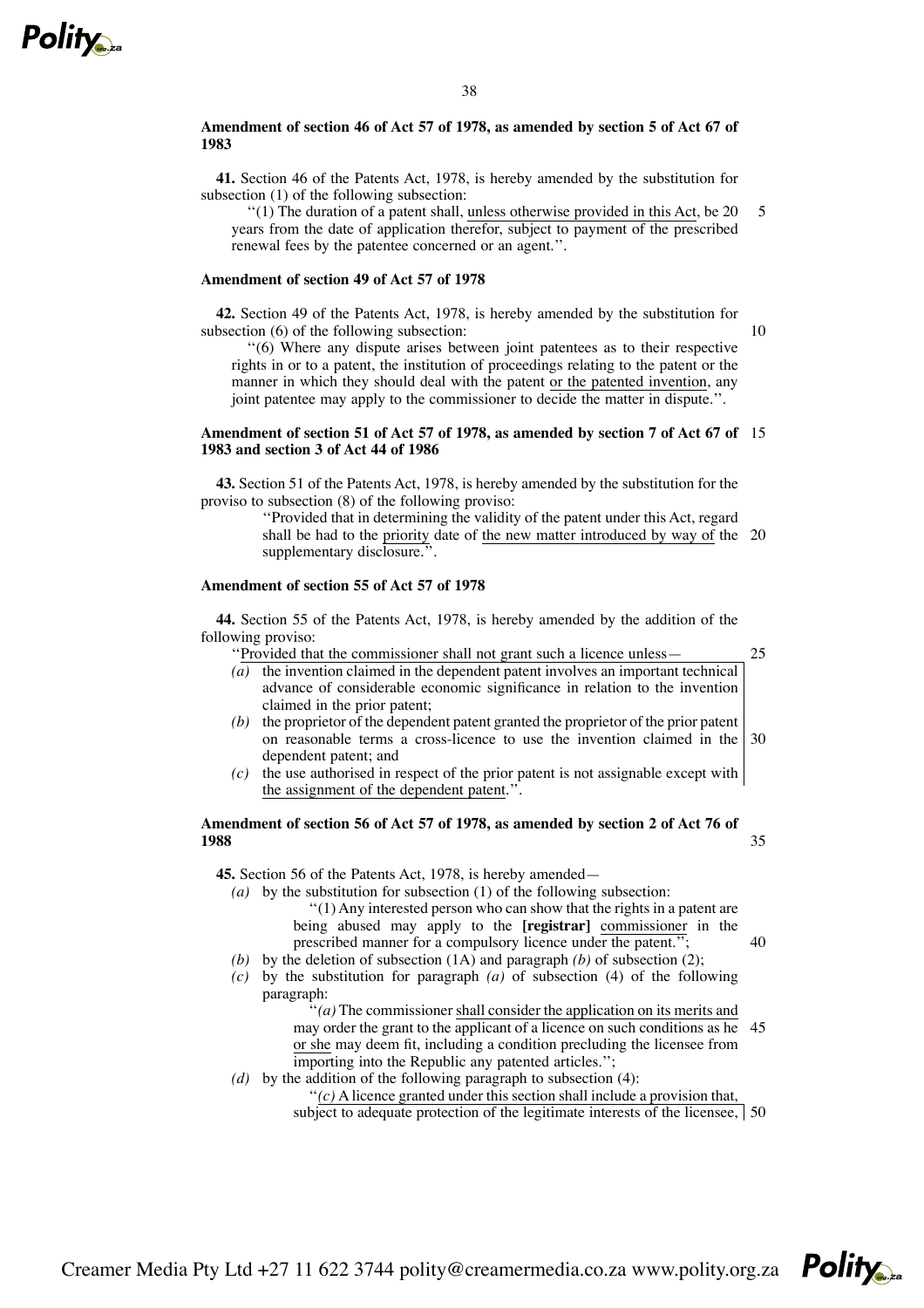

the licence shall, on application by the patentee, be terminated if the circumstances which led to its grant cease to exist and, in the opinion of the commissioner, are unlikely to recur.'';

*(e)* by the substitution for subsection (5) of the following subsection:

''(5) **[If the only abuse found by the commissioner to have been established** is that set out in subsection  $(2)(a)$ , any] Any licence granted under this section shall be non-exclusive **[but]** and shall not be transferable except to a person to whom the business or part of the business in connection with which the rights under the licence were exercised has been transferred.''; 5 10

- *(f)* by the deletion of subsection (6);
- $(g)$  by the substitution for subsection (10) of the following subsection: ''(10) Subject **[to the provisions of subsection (11) and]** to the conditions that may be attached to the licence, a licensee under this section shall have the same rights and obligations as any other licensee 15 under a patent.''; and
- *(h)* by the deletion of subsections (11) and (12).

# **Amendment of section 65 of Act 57 of 1978, as amended by section 3 of Act 76 of 1988**

**46.** Section 65 of the Patents Act, 1978, is hereby amended by the substitution for 20 subsection (6) of the following subsection:

> ''(6) In lieu of damages the plaintiff may, at his or her option, be awarded an amount calculated on the basis of a reasonable royalty which would have been payable by a licensee or sub-licensee in respect of the patent concerned.''.

# **Amendment of section 91 of Act 57 of 1978**

**47.** Section 91 of the Patents Act, 1978, is hereby amended by the substitution for the words following paragraph *(g)* of the following words:

''generally, as to any matter which he or she considers **[it]** necessary or expedient to prescribe in order to carry out, or give effect to, the Patent Cooperation Treaty or 30 that the purposes of this Act may be achieved.".

## **Substitution of certain expression in Act 57 of 1978**

**48.** The Patents Act, 1978, is hereby amended by the substitution for the expression ''South African Institute of Patent Agents'', wherever it occurs, of the expression ''South African Institute of Intellectual Property Law''.

**Substitution of long title of Act 57 of 1978**

definition:

**49.** The following long title is hereby substituted for the long title of the Patents Act, 1978:

# ''ACT

## **To provide for the registration and granting of patents for inventions and for** 40 **matters connected therewith.**''.

**Amendment of section 1 of Act 98 of 1978, as amended by section 1 of Act 56 of** 1980, section 1 of Act 66 of 1983, section 1 of Act 52 of 1984, section 1 of Act 13 of **1988 and section 1 of Act 125 of 1992**

- **50.** Section 1(1) of the Copyright Act, 1978, is hereby amended—
- 45

**Polity** 

 $25$ 

35

*(a)* by the substitution for the definition of ''broadcast'' of the following

'' 'broadcast', when used as a noun, means a telecommunication service of transmissions consisting of sounds, images, signs or signals which—

(*a*) takes place by means of electromagnetic waves of frequencies of lower than 3 000 GHz transmitted in space without an artificial conductor; and 50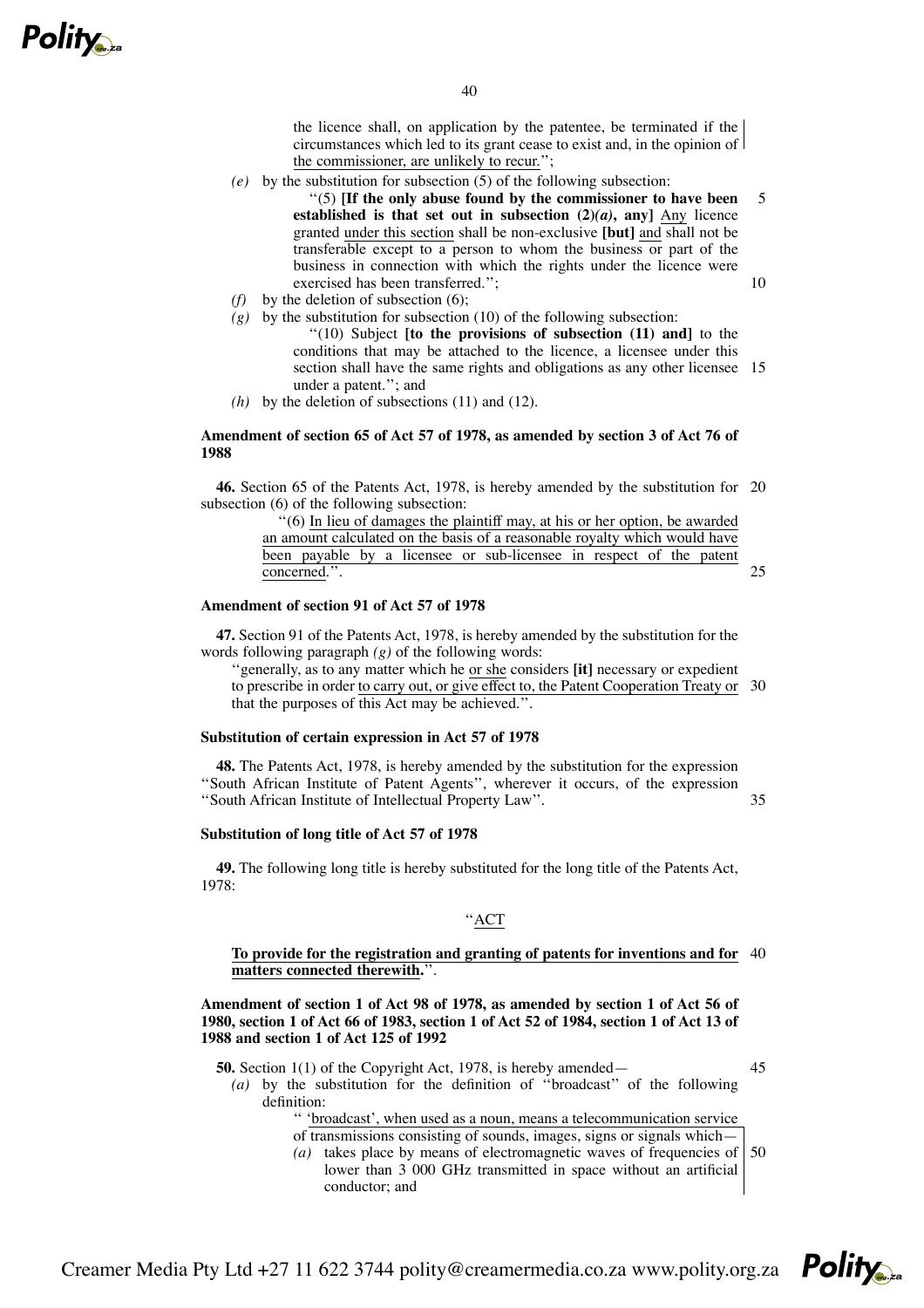- *(b)* is intended for reception by the public or sections of the public,
- and includes the emitting of programme-carrying signals to a satellite, and, when used as a verb, shall be construed accordingly;'';
- *(b)* by the substitution for the definition of ''broadcaster'' of the following definition:
	- '' 'broadcaster' means a person who undertakes a broadcast;'';
- *(c)* by the substitution for the definition of ''cinematograph film'' of the following definition:

'' 'cinematograph film'means **[the]** any fixation or storage by any means whatsoever on film or any other material of data, signals or a sequence of 10 images capable, when used in conjunction with any other mechanical, electronic or other device, of being seen as a moving picture and of reproduction, and includes the sounds embodied in a sound-track associated with the film, but shall not include a computer program;''; 15

- *(d)* by the deletion of the definition of ''Corporation'';
- *(e)* by the substitution for paragraph *(g)* of the definition of ''literary work'' of the following paragraph:
	- *''(g)* tables and compilations, including tables and compilations of data stored or embodied in a computer or a medium used in conjunction with a computer,";
- *(f)* by the substitution for the definition of ''rebroadcasting'' of the following definition:

'' 'rebroadcasting' means the simultaneous or subsequent broadcasting by one **[broadcasting organization]** broadcaster of the broadcast of another **[broadcasting organization]** broadcaster;

- *(g)* by the substitution for the definition of ''record'' of the following definition: '' 'record' means any disc, tape, perforated role or other device in or on which sounds, or data or signals representing sounds, are embodied or represented so as to be capable of being automatically reproduced **[therefrom]** or performed therefrom;''; and
- *(h)* by the substitution for the definition of ''sound recording'' of the following definition:

'' 'sound recording' means any fixation or storage of sounds, or data or signals representing sounds, capable of being reproduced, but does not include a sound-track associated with a cinematograph film;''. 35

# **Amendment of section 2 of Act 98 of 1978, as amended by section 2 of Act 56 of 1980, section 2 of Act 52 of 1984 and section 2 of Act 125 of 1992**

**51.** Section 2 of the Copyright Act, 1978, is hereby amended by the substitution for subsection (2) of the following subsection:

''(2) A work, except a broadcast or programme-carrying signal, shall not be eligible 40 for copyright unless the work has been written down, recorded, represented in digital data or signals or otherwise reduced to a material form.''.

# **Amendment ofsection 3 ofAct 98 of 1978, as amended by section 3 ofAct 52 of 1984 and section 3 of Act 125 of 1992**

**52.** Section 3(2) of the Copyright Act, 1978, is hereby amended by the substitution for 45 paragraph *(b)* of the following paragraph:

*''(b)* cinematograph films, photographs and computer programs, fifty years from the end of the year in which the work—

(i) is made available to the public with the consent of the owner of the copyright; or

50

(ii) is first published,

whichever term is the longer, or failing such an event within fifty years **[from]** of the making of the work, fifty years from the end of the year in which the work is made;''.



20

25

30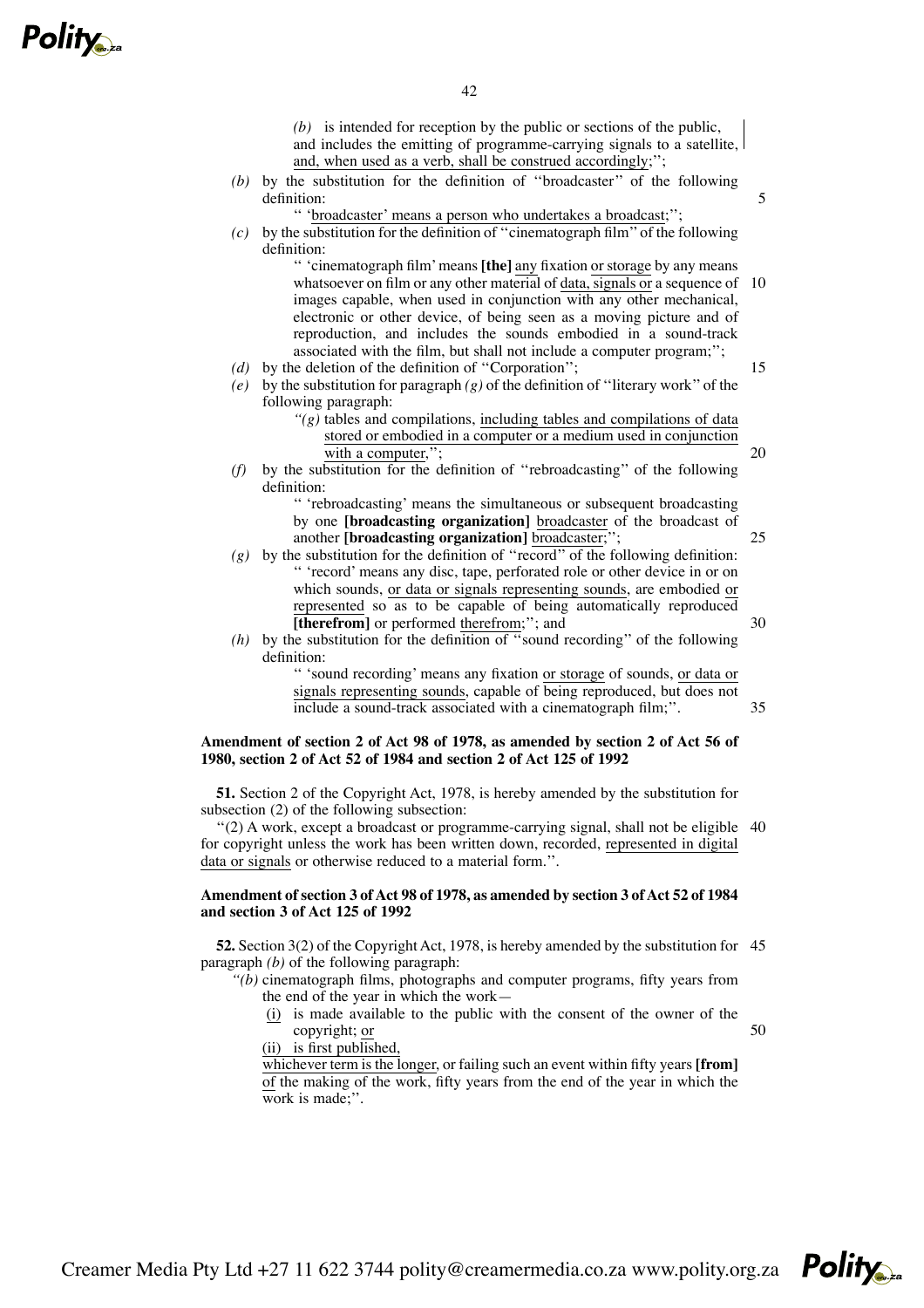**Substitution of section 11B of Act 98 of 1978, as inserted by section 10 of Act 125 of 1992**

**53.** The following section is hereby substituted for section 11B of the Copyright Act, 1978:

#### **''Nature of copyright in computer programs**

5

10

15

20

**11B.** Copyright in a computer program vests the exclusive right to do or authorize the doing of any of the following acts in the Republic: *(a)* Reproducing the computer program in any manner or form;

- *(b)* publishing the computer program if it was hitherto unpublished;
- *(c)* performing the computer program in public;
- *(d)* broadcasting the computer program;
- *(e)* causing the computer program to be transmitted in a diffusion service, unless such service transmits a lawful broadcast, including the computer program, and is operated by the original broadcaster;
- *(f)* making an adaptation of the computer program;
- *(g)* doing, in relation to an adaptation of the computer program, any of the acts specified in relation to the computer program in paragraphs *(a)* to *(e)* inclusive;
- *(h)* letting, or offering or exposing for hire by way of trade, directly or indirectly, a copy of the computer program.''.

# **Amendment of section 12 of Act 98 of 1978, as amended by section 11 of Act 125 of 1992**

**54.** Section 12 of the Copyright Act, 1978, is hereby amended by the substitution for subsection (5) of the following subsection:

 $\lq(5)(a)$  The copyright in a literary or musical work shall not be infringed by the 25 reproduction of such work by **[the Corporation]** a broadcaster by means of its own facilities where such reproduction or any copy thereof is intended exclusively for lawful broadcasts of the **[Corporation]** broadcaster and is destroyed before the expiration of a period of six months immediately following the making of the reproduction, or such longer period as may be agreed to by the owner of the 30 relevant part of the copyright in the work.

*(b)* Any reproduction of a work made under paragraph *(a)* may, if it is of an exceptional documentary nature, be preserved in the archives of the **[Corporation]** broadcaster, but shall, subject to the provisions of this Act, not be used for broadcasting or for any other purpose without the consent of the owner of the 35 relevant part of the copyright in the work.''.

# **Amendment of section 24 of Act 98 of 1978, as amended by section 21 of Act 125 of 1992**

**55.** Section 24 of the Copyright Act, 1978, is hereby amended by the substitution for subsections  $(1A)$ ,  $(1B)$  and  $(1C)$  of the following subsections, respectively:

"(1A) In lieu of damages the plaintiff may, at his or her option, be awarded an amount calculated on the basis of a reasonable royalty which would have been payable by a licensee in respect of the work or type of work concerned.

(1B) For the purposes of determining the amount of damages or a reasonable royalty to be awarded under this section or section 25(2), the court may direct an enquiry to be held and may prescribe such procedures for conducting such enquiry as the court considers necessary. 45

(1C) Before the owner of copyright institutes proceedings under this section, he or she shall give notice in writing to the exclusive licensee or sub-licensee of the copyright concerned of the intention to do so, and the exclusive licensee or sub-licensee may intervene in such proceedings and recover any damages he or she may have suffered as a result of the infringement concerned or a reasonable royalty to which he or she may be entitled.''. 50

Creamer Media Pty Ltd +27 11 622 3744 polity@creamermedia.co.za www.polity.org.za

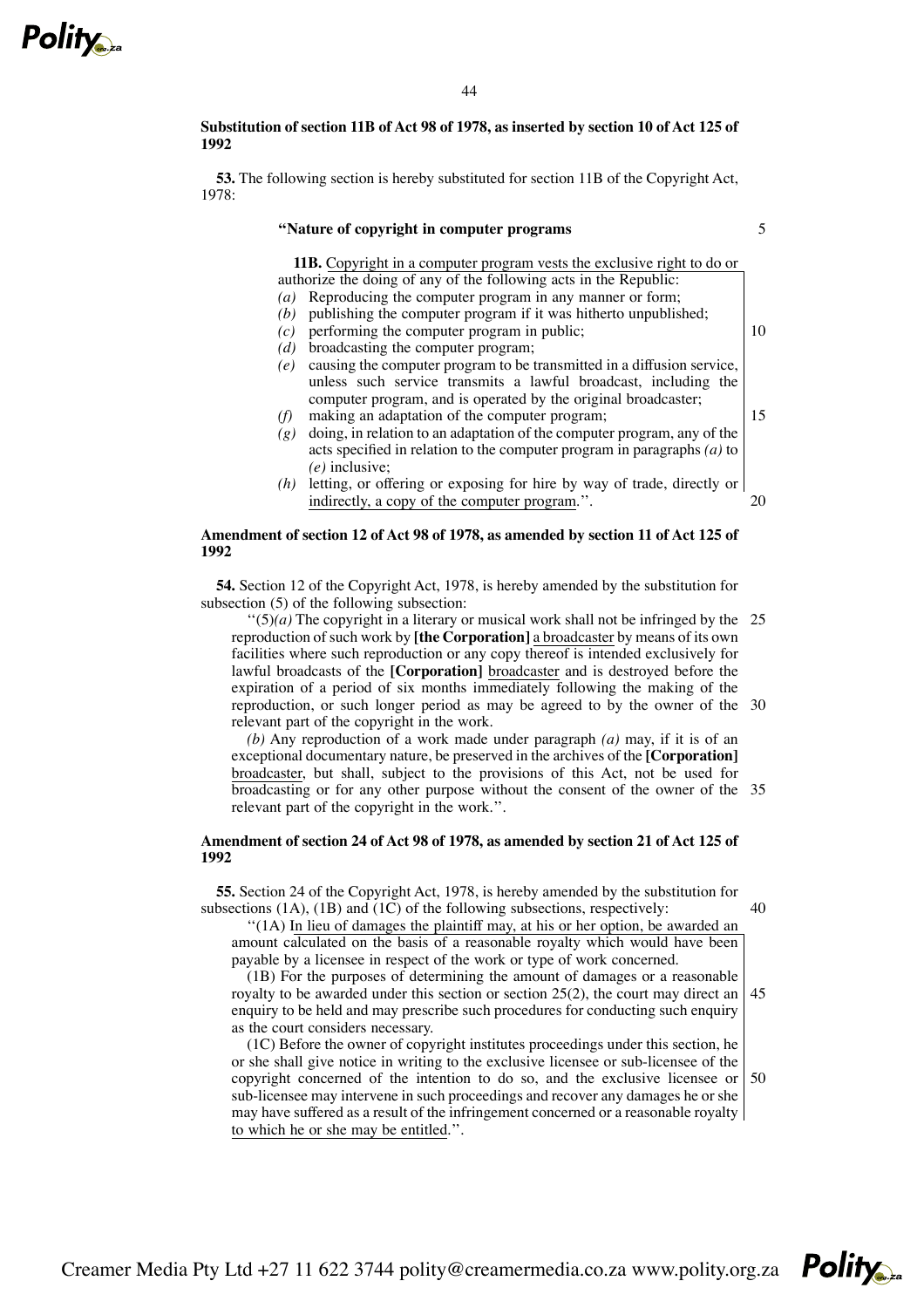

# **Amendment of section 25 of Act 98 of 1978, as amended by section 21 of Act 125 of 1992**

**56.** Section 25 of the Copyright Act, 1978, is hereby amended by the substitution for subsection (2) of the following subsection:

''(2) Before an exclusive licensee or sub-licensee institutes proceedings under subsection (1), he or she shall give notice in writing to the owner of the copyright concerned of the intention to do so, and the owner may intervene in such proceedings and recover any damages he or she may have suffered as a result of the infringement concerned or a reasonable royalty to which he or she may be entitled.''. 10

# **Substitution of section 34 of Act 98 of 1978**

**57.** The following section is hereby substituted for section 34 of the Copyright Act, 1978:

# **''Diffusion service**

**34.** In a dispute concerning the transmission of broadcasts in a diffusion 15 service in the Republic, the tribunal shall disallow any claim under this Act to the extent to which the licences of the broadcaster concerned provide for or include such transmission in a diffusion service.''.

#### **Substitution of certain word in Act 98 of 1978**

**58.** Sections 6*(e)*, 7*(d)*, 8(1)*(d)* and 10*(c)* of the Copyright Act, 1978, are hereby 20 amended by the substitution in the Afrikaans text for the word ''voortgesit'', wherever it occurs, of the word ''bedryf''.

# **Amendment of section 10 of Act 194 of 1993**

**59.** Section 10 of the Trade Marks Act, 1993, is hereby amended—

- *(a)* by the substitution for paragraph (5) of the following paragraph: ''(5) a mark which consists exclusively of the shape, configuration, **[or]** colour or pattern of goods where such shape, configuration, **[or]** colour or pattern is necessary to obtain a specific technical result, or results from the nature of the goods themselves;'';
- *(b)* by the substitution for paragraph (6) of the following paragraph:  $''(6)$  subject to the provisions of section 36(2), a mark which, on the date of application for registration thereof, or, where appropriate, of the priority claimed in respect of the application for registration thereof, constitutes, or the essential part of which constitutes, a reproduction, imitation or translation of a trade mark which is entitled to 35 protection under the Paris Convention as a well-known trade mark within the meaning of section  $35(1)$  of this Act and which is used for goods or services identical or similar to the goods or services in **[question]** respect of which the trade mark is well-known and where such use is likely to cause deception or confusion;"; 30 40
- *(c)* by the substitution for paragraph (8) of the following paragraph:
	- ''(8) *(a)* a mark which consists of or contains the national flag of the Republic or a convention country, or an imitation from a heraldic point of view, without the authorization of the competent authority of the Republic or convention country, as the case may be, unless it appears to the registrar that use of the flag in the manner proposed is permitted without such authorization; 45

Creamer Media Pty Ltd +27 11 622 3744 polity@creamermedia.co.za www.polity.org.za



25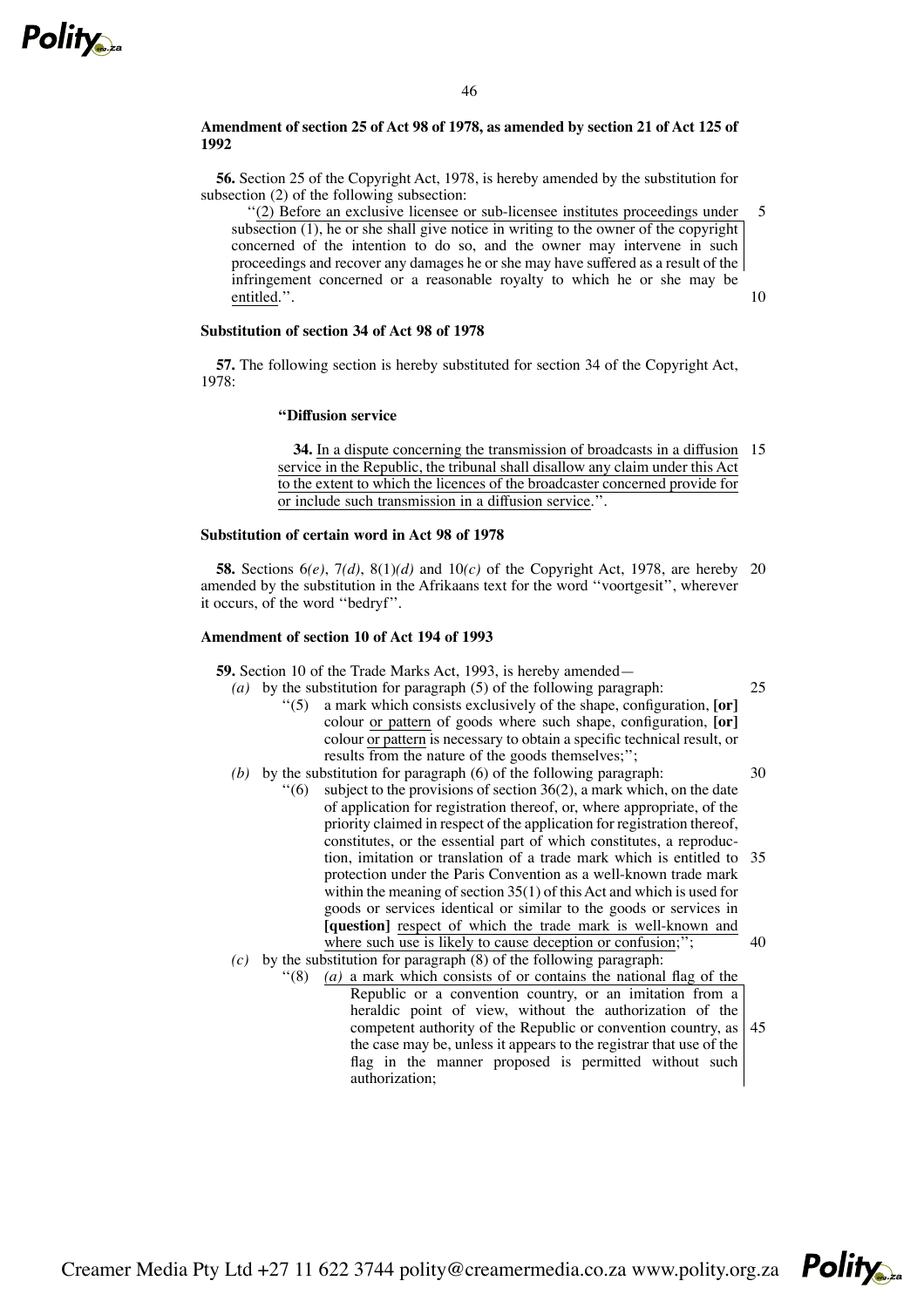*(b)* a mark which consists of or contains the armorial bearings or any other state emblem of the Republic or a convention country, or an imitation from a heraldic point of view, without the authorization of the competent authority of the Republic or convention country, as the case may be;

5

30

35

- *(c)* a mark which consists of or contains an official sign or hallmark adopted by the Republic or a convention country, or an imitation from a heraldic point of view, and which indicates control and warranty, in relation to goods or services of the same or a similar kind as those in relation to which it indicates control and warranty, without the authorization of the competent authority of the Republic or convention country, as the case may be; 10
- *(d)* a mark which consists of or contains the flag, the armorial bearings or any other emblem, or an imitation from a heraldic point of view, or the name, or the abbreviation of the name, of any international organization of which one or more convention countries are members, without the authorization of the organization concerned, unless it appears to the registrar that use of the flag, armorial bearings, other emblem or imitation or the name or abbreviation in the manner proposed, is not such as to suggest to the public that a connection exists between the organization and the mark, or is not likely to mislead the public asto the existence of a connection between the organization and the proprietor of the mark: 15 20 25

Provided that—

- (i) paragraphs *(b)*, *(c)* and *(d)* shall apply to a state emblem and an official sign or hallmark of a convention country and an emblem, the name, or the abbreviation of the name, of an international organization only if and to the extent that—
	- *(aa)* the convention country or international organization, as the case may be, has notified the Republic in accordance with Article 6*ter* of the Paris Convention that it desires to protect that emblem, official sign or hallmark, name or abbreviation, as the case may be;
	- *(bb)* such notification remains in force; and
	- *(cc)* the Republic has not objected to it in accordance with Article 6*ter* of the Paris Convention or any such objection has been withdrawn;
- (ii) paragraph *(b)*, *(c)* or *(d)* shall apply only in relation to applications for registration made more than two months after receipt of the notification referred to in paragraph (i)*(aa)*; 40
- (iii) paragraph *(b)* or *(c)* shall not prevent the registration of a trade mark by a citizen of any country who is authorized to make use of a state emblem or official sign or hallmark of that country, notwithstanding the fact that it is similar to that of another country;''; and 45
- *(d)* by the substitution for paragraph (17) of the following paragraph:<br>"(17) a mark which is identical or similar to a trade mark which
	- $''(17)$  a mark which is identical or similar to a trade mark which is already 50 registered and which is well-known in the Republic, if the use of the mark sought to be registered would be likely to take unfair advantage of, or be detrimental to, the distinctive character or the repute of the registered trade mark, notwithstanding the absence of deception or confusion, unless the proprietor of such trade mark 55 consents to the registration of such mark:''.

# **Amendment of section 11 of Act 194 of 1993**

**60.** Section 11 of the Trade Marks Act, 1993, is hereby amended by the substitution for subsection (2) of the following subsection:

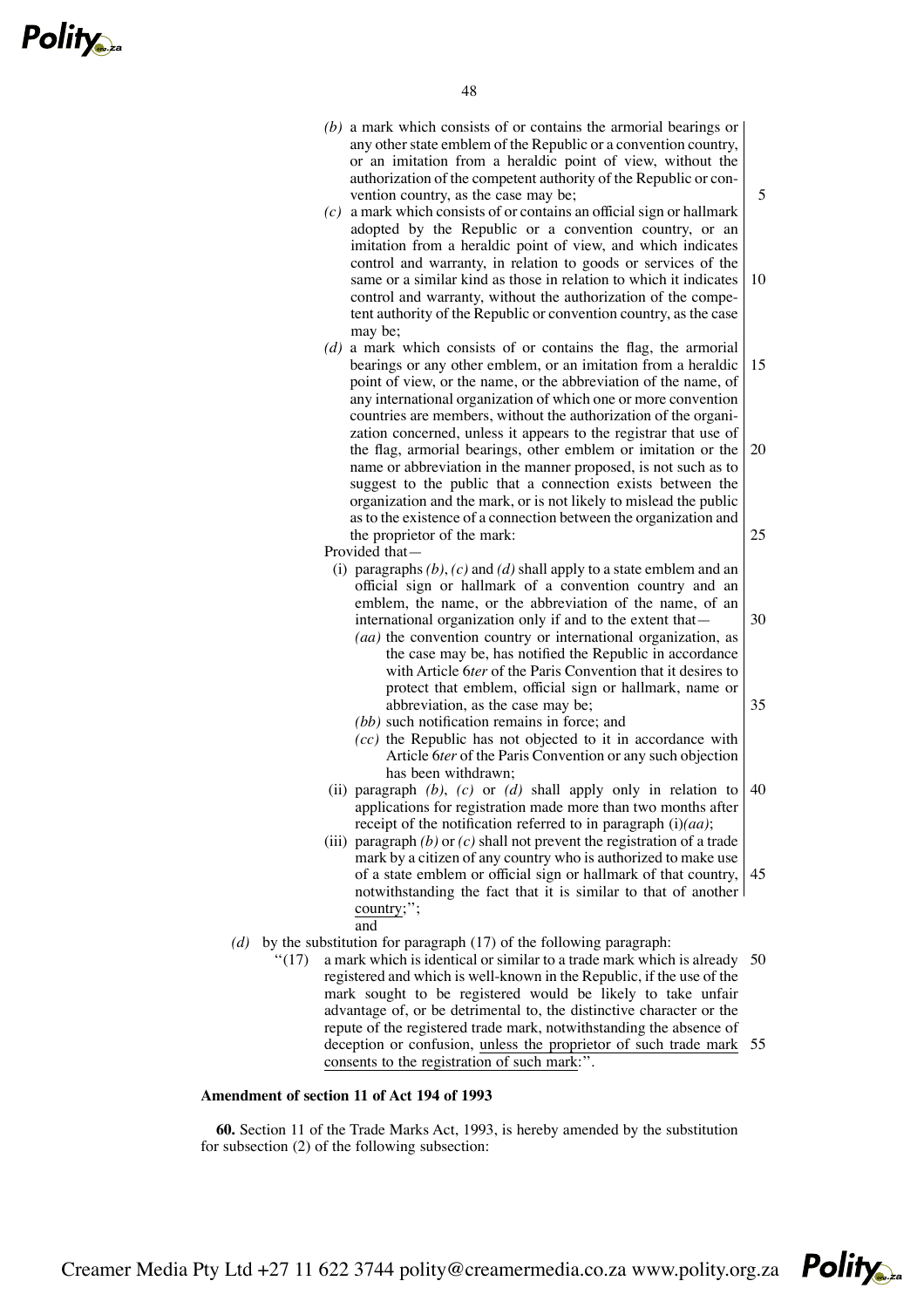

''(2) Where a trade mark has, either before or after the commencement of this Act, been registered as contemplated in subsection (1) and, during the subsistence of that registration, the prescribed classification in accordance with which the trade mark was registered as aforesaid is revised or is replaced by a new classification, the proprietor of the trade mark **[shall, when applying for the renewal of the registration thereof in terms of section 37, at the same time]** may, at any time, apply in the prescribed manner for revision, in accordance with the revised or new classification, of the class or classes in which the trade mark is registered.''.

## **Repeal of section 13 of Act 194 of 1993**

**61.** Section 13 of the Trade Marks Act, 1993, is hereby repealed.

#### **Amendment of section 27 of Act 194 of 1993**

**62.** Section 27 of the Trade Marks Act, 1993, is hereby amended—

- *(a)* by the substitution in subsection (1) for the words preceding paragraph *(a)* of the following words:
	- ''Subject to the provisions of **[sections 13 and]** section 70(2), a 15 registered trade mark may, on application to the court,  $\overline{or}$ , at the option of the applicant and subject to the provisions of section 59 and in the prescribed manner, to the registrar by any interested person, be removed from the register in respect of any of the goods or services in respect of which it is registered, on the ground either—"; and 20
- *(b)* by the addition of the following subsection:

"(5) Subsection  $(1)(a)$  and  $(b)$  does not apply to a trade mark in respect of which protection may be claimed under the Paris Convention as a well-known trade mark within the meaning of section  $35(1)$  of this Act.".

# **Amendment of section 30 of Act 194 of 1993**

**63.** Section 30 of the Trade Marks Act, 1993, is hereby amended by the substitution for subsection (3) of the following subsection:

''(3) Any association of a trade mark with any other trade mark registered in the name of the same proprietor shall be deemed to be an **[associate]** association with all trade marks associated with that other trade mark.''.

# **Amendment of section 34 of Act 194 of 1993**

**64.** Section 34(3) of the Trade Marks Act, 1993, is hereby amended—

*(a)* by the substitution for the words preceding paragraph *(a)* of the following words:

> ''Where a trade mark registered in terms of this Act has been infringed, 35 **[the court]** any High Court having jurisdiction may grant the proprietor the following relief, namely—"; and

- *(b)* by the substitution for paragraph *(d)* of the following paragraph:
	- "(d) in lieu of damages, at the option of the proprietor, a reasonable royalty which would have been payable by a licensee for the use of 40 the trade mark concerned, including any use which took place after advertisement of the acceptance of an application for registration and which, if taking place after registration, would amount to infringement of the rights acquired by registration.''.

### **Amendment of section 35 of Act 194 of 1993**

**65.** Section 35 of the Trade Marks Act, 1993, is hereby amended— *(a)* by the insertion after subsection (1) of the following subsection:



25

30

45

5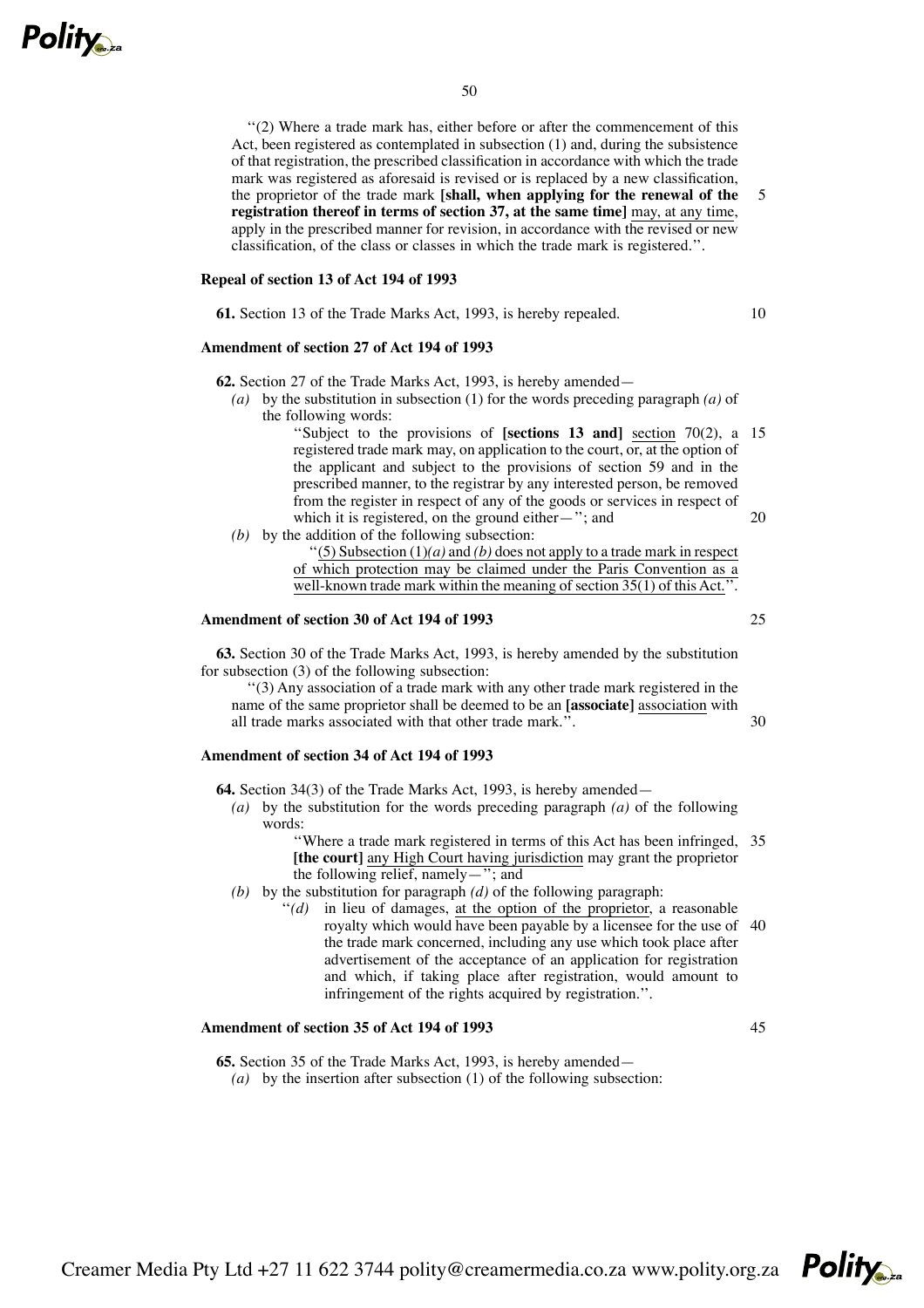''(1A) In determining for the purposes of subsection (1) whether a trade mark is well-known in the Republic, due regard shall be given to the knowledge of the trade mark in the relevant sector of the public, including knowledge which has been obtained as a result of the promotion of the trade mark.''; and

*(b)* by the addition of the following subsection:

 $''$ (4) Where, by virtue of section 10(8), the authorization of the competent authority of a convention country or an international organization is required for the registration of a mark as a trade mark, such authority or organization is entitled to restrain the use in the 10 Republic of such a mark without such authorization.''.

5

35

# **Amendment of section 39 of Act 194 of 1993**

**66.** Section 39 of the Trade Marks Act, 1993, is hereby amended—

*(a)* by the substitution for subsection (4) of the following subsection:

''(4) **[Notwithstanding anything to the contrary contained in** 15 **subsections (1), (2) and (3), a registered trade mark is not assignable or transmissible if]** If, as a result of the assignment or transmission of a registered trade mark, **[and]** the use of the trade mark by different persons in the Republic or elsewhere **[circumstances exist or would exist which give rise or]** would give rise to the likelihood of deception 20 or confusion, section 10(13) shall apply.''; and

*(b)* by the deletion of subsection (6).

## **Insertion of section 48A in Act 194 of 1993**

**67.** The following section is hereby inserted after section 48 of the Trade Marks Act, 1993: 25

## **''List of emblems of convention countries and international organizations**

**48A.** (1) The registrar shall keep a list of—

*(a)* all state emblems and official signs and hallmarks of convention countries; and *(b)* all emblems, names and abbreviations of names of international organizations, which are protected in terms of the Paris Convention by virtue of 30

notification to the Republic in accordance with Article 6*ter* of the Convention.

(2) The list referred to in subsection (1) shall be open at all convenient times during office hours to inspection by the public.''.

## **Substitution of section 51 of Act 194 of 1993**

**68.** The following section is hereby substituted for section 51 of the Trade Marks Act, 1993: 40

# **''Registration to be** *prima facie* **evidence of validity**

**51.** In all legal proceedings relating to a registered trade mark (including applications under section **[25]** 24) the fact that a person is registered as the proprietor of the trade mark shall be *prima facie* evidence of the validity of the original registration of the trade mark and of all subsequent assignments 45and transmissions thereof.''.

## **Amendment of section 1 of Act 195 of 1993**

**69.** Section 1(1) of the Designs Act, 1993, is hereby amended by the deletion of the definition of ''personal representative''.

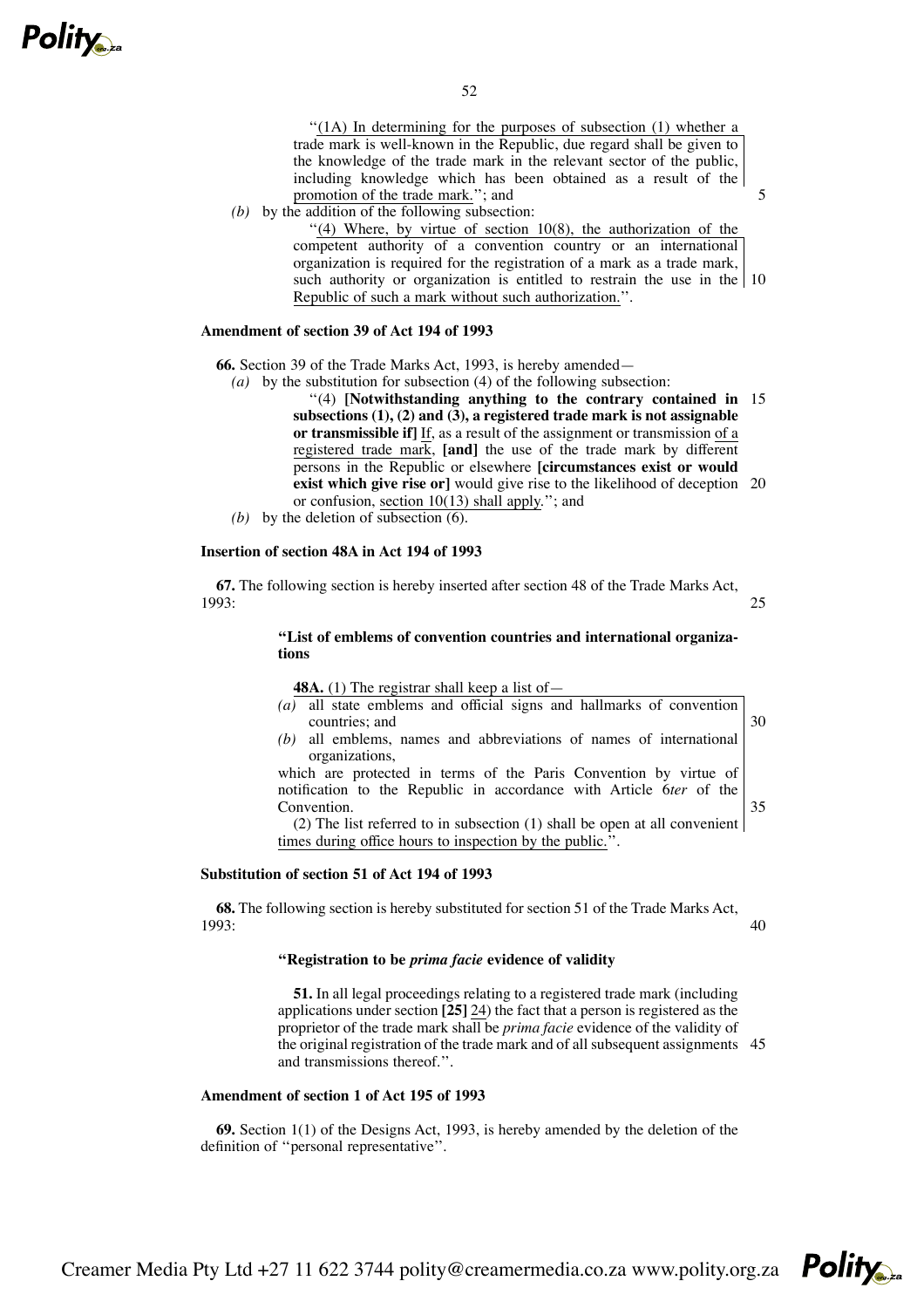

## **Amendment of section 14 of Act 195 of 1993**

**70.** Section 14 of the Designs Act, 1993, is hereby amended—

- *(a)* by the substitution for the proviso to subsection (2) of the following proviso: ''Provided that in the case of the release date thereof being the earlier, the design shall not be deemed to be new if an application for the registration of such design has not been lodged— 5
	- *(a)* in the case of an integrated circuit topography, a mask work or a series of mask works, within two years; or
	- *(b)* in the case of any other design, within six months,
	- of such release date.''; and
- *(b)* by the substitution for paragraph *(b)* of subsection (3) of the following paragraph:
	- ''*(b)* all matter contained in an application—
		- (i) for the registration of a design in the Republic; or
		- (ii) **[of an application]** in a convention country for the registration 15 of a design which has subsequently been registered in the Republic in accordance with the provisions of section 44,

of which the date of application in the Republic or convention country, as the case may be, is earlier than the date of application or the release date contemplated in subsection (2).''.

## **Amendment of section 15 of Act 195 of 1993**

**71.** Section 15 of the Designs Act, 1993, is hereby amended by the addition of the following subsection:

''(5) Where an application for the registration of a design has been made or a design has been registered and a further application is made by the same applicant to register the design or a part thereof in the same or the other Part of the register and in the same class or in one or more other classes, such further application shall not be invalidated on the ground that the design— 25

- *(a)* in the case of—
	- (i) an aesthetic design, is not new and original;

30

10

20

(ii) a functional design, is not new and is commonplace in the art in question, by reason only that the design forms the subject of such previous application or registration; or

*(b)* was previously made available to the public by reason only that the design has been applied to articles within the class in which such previous application or 35 registration was lodged.''.

# **Substitution of section 18 of Act 195 of 1993**

**72.** The following section is hereby substituted for section 18 of the Designs Act, 1993:

#### **''Certificate of registration**

40

**18.** As soon as practicable after the registration of a design under section  $15(1)$  the registrar shall—

- *(a)* issue a notification of registration to the applicant; and
- *(b)* cause to be published in the journal in the prescribed form a notice of such registration and, upon such publication, issue a certificate of 45registration to the registered proprietor.''.

# **Amendment of section 20 of Act 195 of 1993**

**73.** Section 20 of the Designs Act, 1993, is hereby amended by the addition of the following subsection: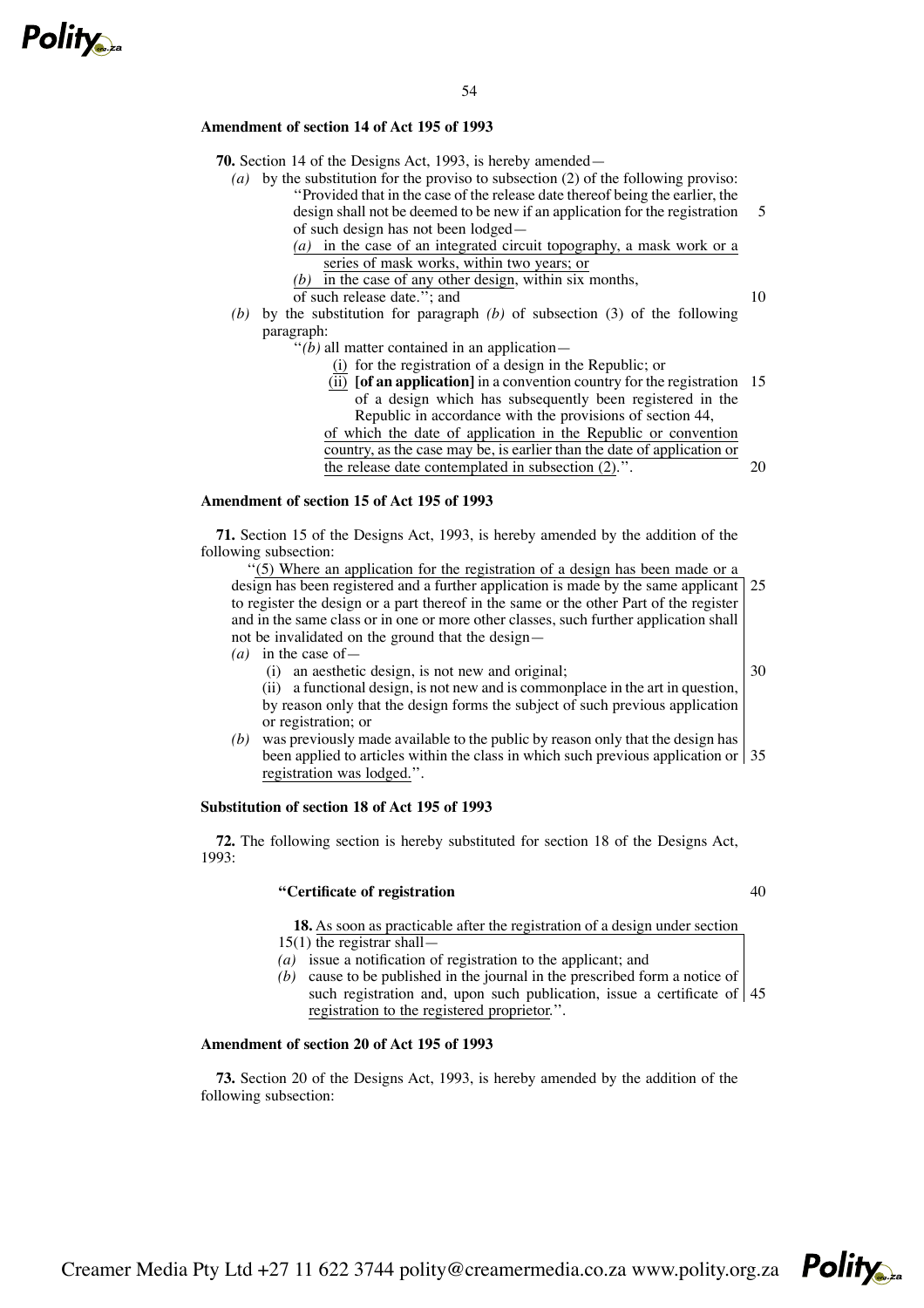

''(3) Notwithstanding subsection (1), the rights of the registered proprietor of a registered design in the form of an integrated circuit topography shall not be infringed by a person who—

*(a)* makes an article embodying the registered design or a design not substantially different from the registered design, for private purposes or for the sole purpose of evaluation, analysis, research or teaching;

5

35

*(b)* imports or disposes of an integrated circuit embodying the registered design which has been unlawfully produced or an article incorporating such an integrated circuit and proves that at the time of acquiring the integrated circuit or article he or she was not aware and had no reasonable grounds of becoming aware that the integrated circuit or article embodied a registered design which had been unlawfully produced: Provided that when the person receives sufficient notice that the registered design was unlawfully produced, the person may dispose of any stock of such integrated circuits or articles but shall be liable to pay to the registered proprietor a sum calculated on the basis of a reasonable royalty which would have been payable by a licensee or sub-licensee in respect of the registered design concerned.''. 10 15

# **Amendment of section 21 of Act 195 of 1993**

**74.** Section 21 of the Designs Act, 1993, is hereby amended by the addition of the following subsection: 20

 $\cdot$ (14) If the registered design in respect of which an application is made under subsection (1) for the granting of a compulsory licence is an integrated circuit topography, a mask work or a series of mask works—

- *(a)* subsections (2)*(b)*, (5), (6), (11) and (12) shall not apply;
- (b) the court shall consider that application on its merits in deciding whether or not to grant a licence as provided for in subsection (4); 25
- *(c)* a licence granted under subsection (4) upon that application shall include a provision that, subject to adequate protection of the legitimate interests of the licensee, the licence shall, on application by the registered proprietor of the registered design, be terminated if the circumstances which led to its grant cease to exist and, in the opinion of the court, are unlikely to recur; and 30
- *(d)* a licence granted under subsection (4) upon that application shall be non-exclusive and shall not be transferable except to a person to whom the business or part of the business in connection with which the rights under the licence were exercised has been transferred.''.

# **Amendment of section 23 of Act 195 of 1993**

**75.** Section 23 of the Designs Act, 1993, is hereby amended by the substitution for subsection (1) of the following subsection:

''(1) Where, after the commencement of this Act, the registration of a design has lapsed owing to non-payment of any prescribed renewal fee within the prescribed 40 period or the extended period referred to in section 22(2), the registered proprietor may in the prescribed manner and on payment of the prescribed fee, apply to the registrar for the restoration of such registration.''.

# **Amendment of section 26 of Act 195 of 1993**

**76.** Section 26 of the Designs Act, 1993, is hereby amended by the substitution for 45subsections (4) and (5) of the following subsections, respectively:

''(4) If a correction is requested and it appears to the registrar that the correction would materially alter the scope of the document to which the request relates and the document is open for public inspection, the registrar may require notice of the

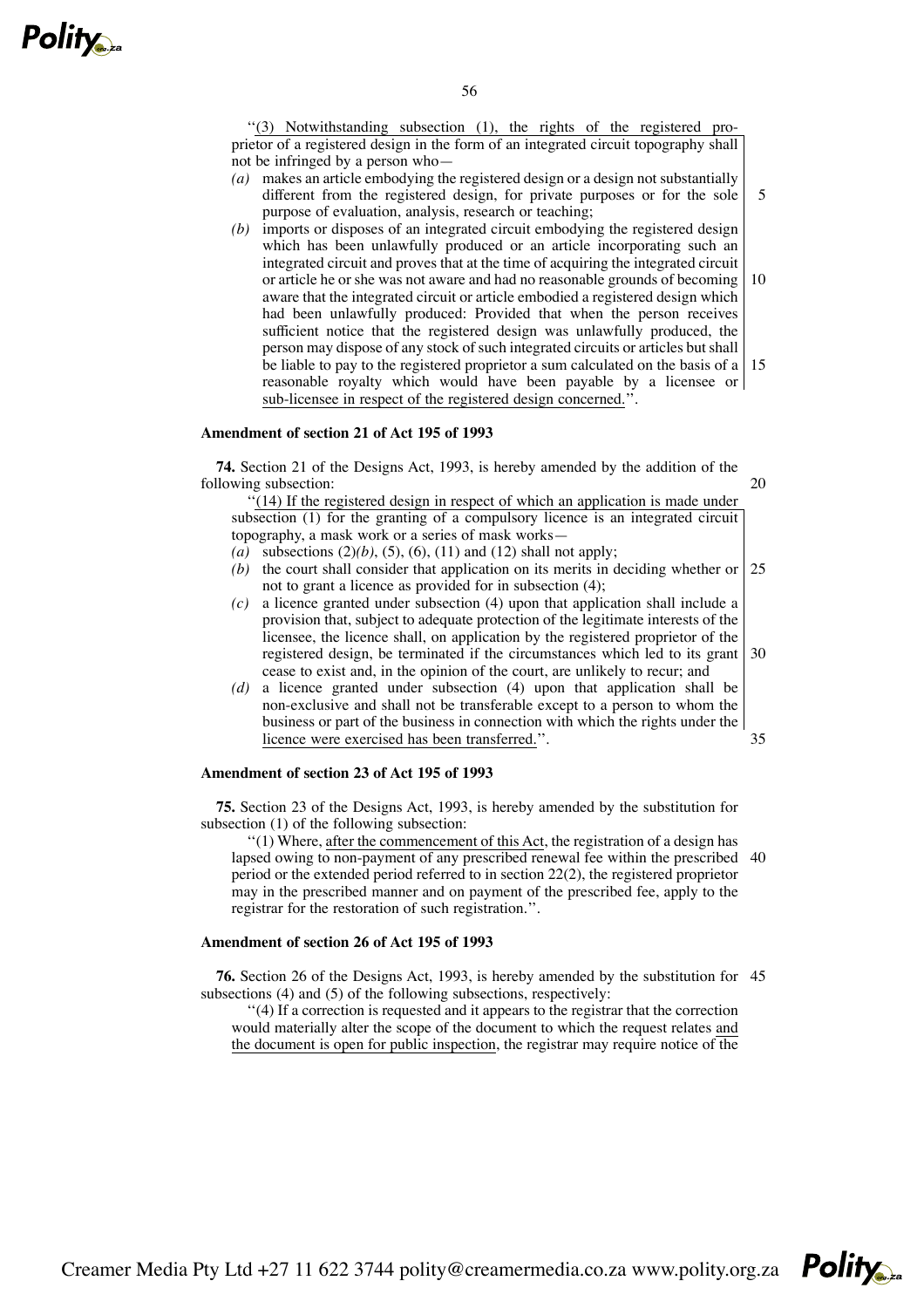

request to be published in the journal and to be served upon such persons as he or she may deem necessary.

(5) If the registrar has not required such notice **[has not been]** to be so published and served or, if it had been so published and served and there is no opposition to such a correction, the registrar may decide the matter or, in the latter case, refer it to the court, which shall decide it as it may deem fit.''. 5

## **Amendment of section 27 of Act 195 of 1993**

**77.** Section 27 of the Designs Act, 1993, is hereby amended—

*(a)* by the substitution for paragraph *(a)* of subsection (3) of the following paragraph:

 $\mathbf{A}^{\prime\prime}(a)$  [Any] If the registration of a design to be amended is open for public inspection, any person may oppose the application for amendment of the registration of the design within the prescribed time and in the prescribed manner.''; and

- *(b)* by the substitution for subsection (6) of the following subsection: ''(6) No amendment of—
	- *(a)* an application for the registration of a design, or a registration of a design, shall be allowed if—
		- (i) the effect of the amendment would be to introduce new matter or matter not in substance disclosed in the application for the registration of a design or the registration of the design before amendment; or 20

10

15

- (ii) registration of a design as amended would include any matter not fairly based on matter disclosed in the document before amendment; 25
- (b) a registration of a design shall be allowed if  $-$ 
	- (i) the effect would be to alter a registration in terms of the repealed Act from a Part A to a Part F registration; or
	- (ii) the scope of the registration after amendment would be wider than that before amendment.''. 30

# **Amendment of section 35 of Act 195 of 1993**

**78.** Section 35(3) of the Designs Act, 1993, is hereby amended by the substitution for paragraph *(d)* of the following paragraph:

 $\cdot \cdot \cdot (d)$  in lieu of damages, at the option of the plaintiff, an amount calculated on the basis of a reasonable royalty which would have been payable by **[the]** a 35 licensee or sub-licensee in respect of the registered design concerned.''.

## **Amendment of section 44 of Act 195 of 1993**

**79.** Section 44(1) of the Designs Act, 1993, is hereby amended by the substitution for the words preceding paragraph *(a)* of the following words:

''An application for registration of a design **[or similar right]** in respect of which 40 protection has been applied for in a convention country, by way of an application for registration of a design or similar right, may be made in accordance with the provisions of this Act by the person by whom the application for protection in the convention country was made or his or her **[personal representative or]** cessionary: Provided that no application shall be made by virtue of this section after 45 the expiry of six months from the date of the application for protection in a convention country or, where more than one such application for protection has been made, from the date of the first application: Provided further that if after the filing of the first application for protection in a convention country in respect of any design or similar right, a subsequent application is filed in that country in respect of 50the same design or similar right, such subsequent application shall be regarded as the first application in that country in respect of that design or similar right, if at the time of filing thereof—''.

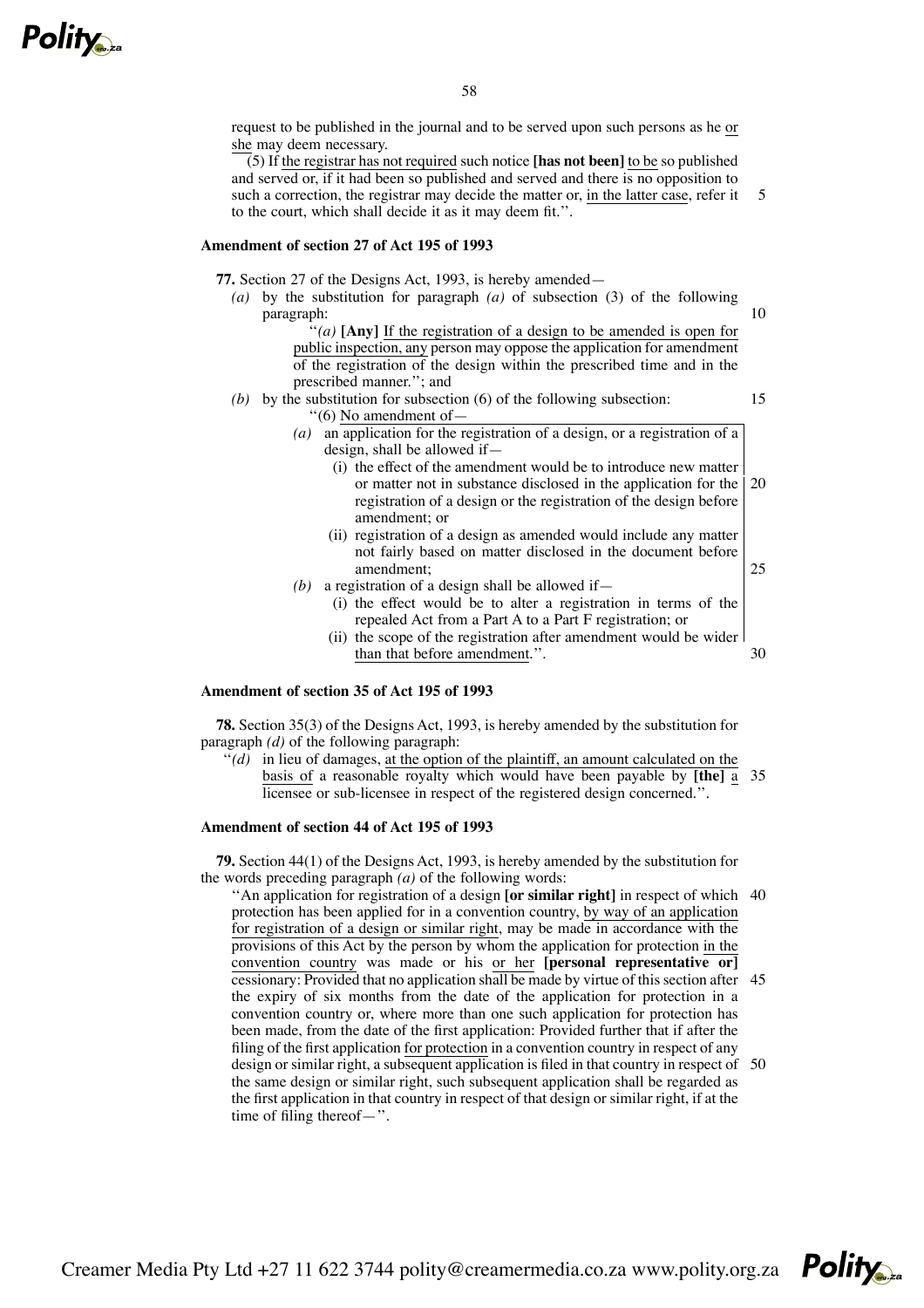

# **Short title and commencement**

**80.** (1) This Act shall be called the Intellectual Property Laws Amendment Act, 1997, and shall, subject to subsections (2) and (3), come into operation on the date when this Act is first published in the *Gazette* as a law.

(2) Sections 1 to 18 shall come into operation on a date determined by the President by proclamation in the *Gazette*. 5

(3) If on the date of the first publication of this Act in the Gazette, the Patent Cooperation Treaty of 19 June 1970, as amended from time to time, has not been approved by resolution in both the National Assembly and the National Council of Provinces under section 231(2) of the Constitution of the Republic of South Africa, 1996 10 (Act No. 108 of 1996), sections 26, 27*(c)*, 38 and 47 shall come into operation on the date immediately following the date on which the Treaty is so approved.

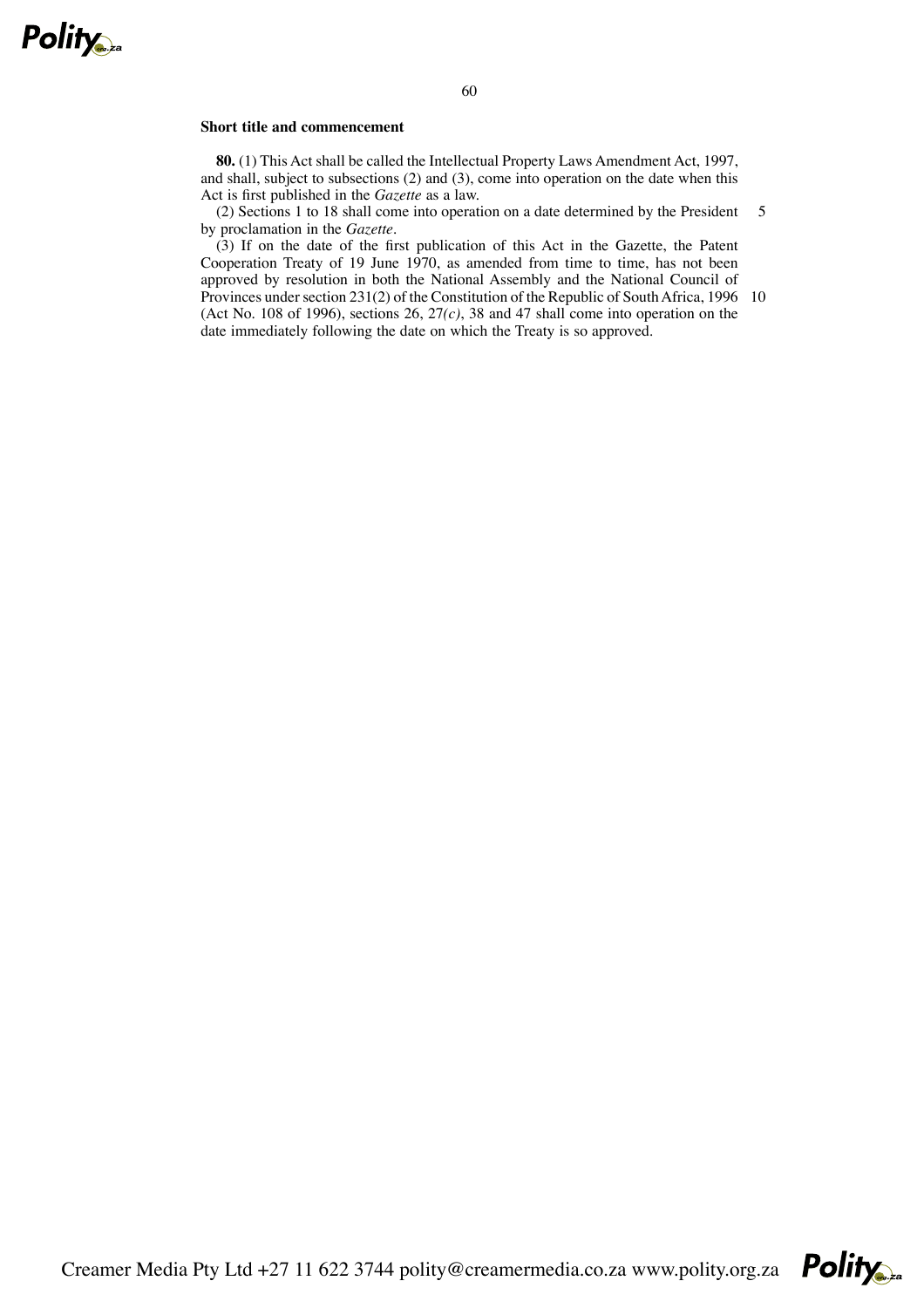# **MEMORANDUM ON THE OBJECTS OF THE INTELLECTUAL PROPERTY LAWS AMENDMENT BILL, 1997**

1. The field of intellectual property law in South Africa is regulated primarily by the Patents Act, 1978 (Act No. 57 of 1978), the Trade Marks Act, 1993 (Act No. 194 of 1993), the Designs Act, 1993 (Act No. 195 of 1993), and the Copyright Act, 1978 (Act No. 98 of 1978). These Acts make provision for, respectively, the registration of patents, trade marks and designs in South Africa by both South African and foreign nationals; in the case of the Copyright Act, 1978, provision is made for copyright to subsist automatically in various types of works, both where those works emanate from South Africa and foreign countries.

2. The Merchandise Marks Act, 1941 (Act No. 17 of 1941), deals with the marking of goods sold in the South African market place, both by means of trade marks and other types of designations and descriptions. It provides a measure of protection against the counterfeiting of goods.

3. The Performer's Protection Act, 1967 (Act No. 11 of 1967), makes provision for protection in the nature of copyright to be conferred upon the performances of actors, singers and other persons who perform various types of work in public or for purposes of recording or broadcasting. Local South African performances as well as performances emanating from some foreign countries are protected in terms of that Act.

4. Amongst the international agreements concluded during the recent Uruguay round of GATT negotiations was the Agreement on Trade Related Aspects of Intellectual Property Rights (the "TRIPS Agreement"). South Africa has acceded to this Agreement. The TRIPS Agreement requires all parties thereto to provide certain minimum standards of protection for intellectual property in their laws dealing with this subject matter and lays down coercive measures which can be taken against those parties which do not meet their treaty obligations. As a party to the TRIPS Agreement, South Africa is obliged to ensure that its intellectual property laws meet the minimum requirements of the Agreement. Compliance with the TRIPS Agreement is already overdue.

5. In the field of patents there is in existence a treaty known as the Patent Cooperation Treaty (the ''PCT''), done at Washington on 19 June 1970, to which SouthAfrica has not acceded in the past because of its political isolation. The PCT provides for a simplified form of applying for the registration of international patents which is conducive to foreign inventors registering their patents in countries which are parties thereto and thus facilitating transfer of technology to those countries. South Africa's accession to the PCT is envisaged in order to attract foreign patent applications and thus technology transfer to South Africa. It is necessary to amend the Patents Act, 1978, in order to harmonise it with the provisions of the PCT and to make it possible for patent applications in terms of the PCT to be lodged and processed in South Africa. The commencement of these amendments are made subject to Parliament's approval of accession to the PCT in accordance with section 231(2) of the Constitution of the Republic of South Africa, 1993 (Act No. 200 of 1993—the ''Constitution'').

6. In order to deal properly with the problem of counterfeiting of goods available on the South African market and to bring about South Africa's compliance with the TRIPS Agreement relating to counterfeit goods, and customs and other measures to counteract such goods, a draft Bill regarding the counterfeiting of goods has been prepared. This draft Bill overlaps with the Merchandise Marks Act, 1941, insofar as it deals with issues relating to the counterfeiting of goods. Accordingly, it is necessary to amend the Merchandise Marks Act, 1941, so as to avoid and eradicate these areas of overlap and to have all measures regarding the counterfeiting of goods dealt with comprehensively in a single law.

7. The TRIPS Agreement also deals with the question of the protection of the performances by performers. Certain amendments to the Performers' Protection Act, 1967, are necessary in order to ensure that the Act is fully in compliance with South Africa's obligations in regard to this subject matter contained in the TRIPS Agreement.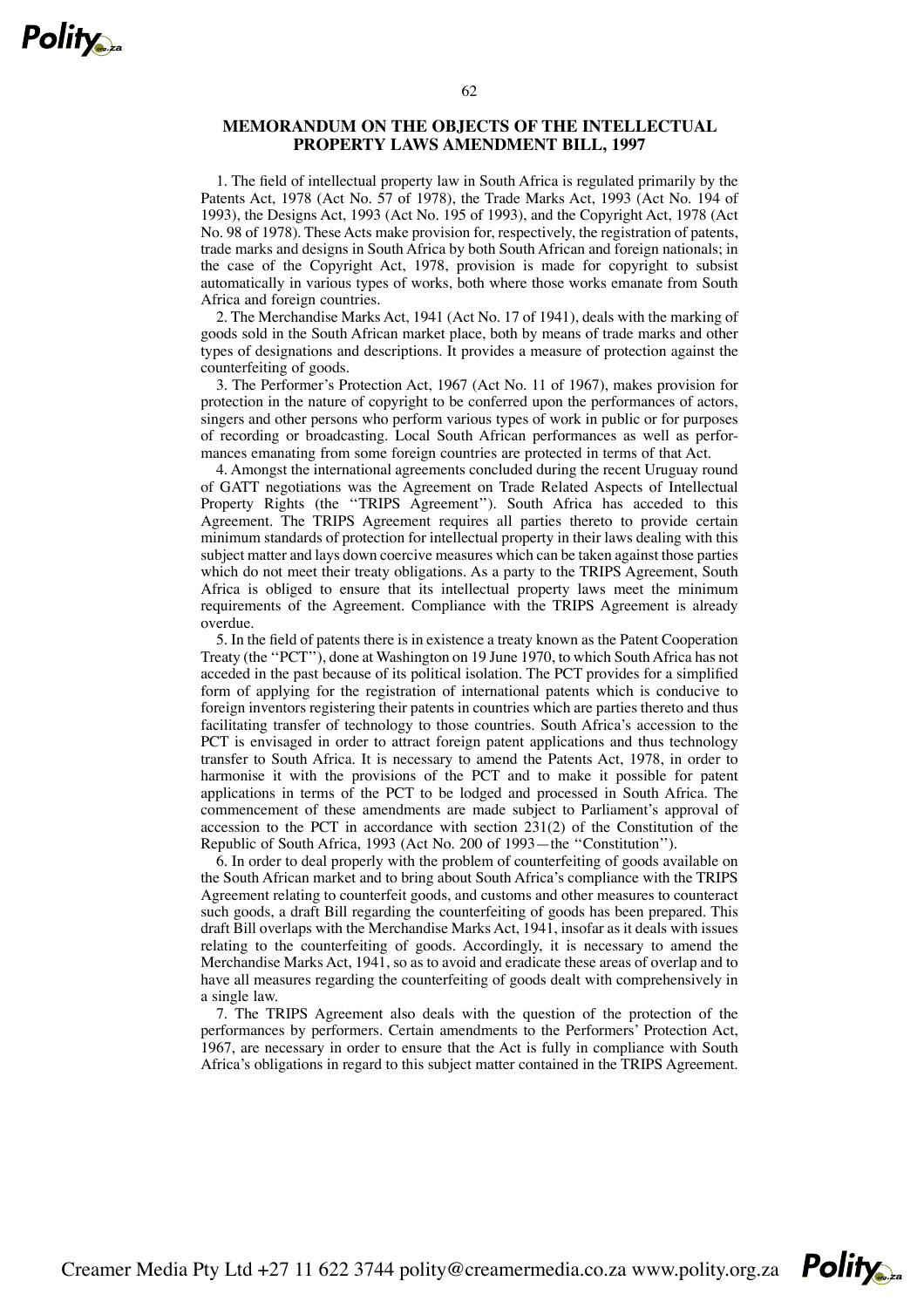8. All the aforementioned intellectual property laws require some modernisation and updating in order to make them fully effective. This is particularly true of the Merchandise Marks Act, 1941, and the Performers' Protection Act, 1967, which were passed more than 30 years ago and have scarcely been amended since.

9. The main features of the amendments to the various intellectual property laws are as follows:

9.1 The amendments to the Merchandise Marks Act, 1941, seek to delete those provisions in the Act which deal with matters encompassed in the draft Bill regarding the counterfeiting of goods and to amend those provisions of the Act which are outdated and ineffective or require modernisation. These provisions include references to penalties which a court may impose upon a conviction for an offence under that Act. Amendments to provisions which may be in conflict with Chapter 3 of the Constitution are also suggested.

9.2 The proposed amendments to the Performers' Protection Act, 1967, seek to bring the Act into compliance with South Africa's obligations in this area under the TRIPS Agreement. It is proposed to extend the term of protection in terms of that Act from 20 years to 50 years and the protection afforded by the Act to performances emanating from countries which are parties to the TRIPS Agreement. It is also suggested that the Act be made retrospective so as to cover performances made before it came into operation on 30 December 1967. Certain adjustments to that Act are proposed so that it is brought up to date with advances in technology and increased usage of electronic and digital storage of information or signals. Certain amendments also seek to modernise several outdated provisions of the Act, including the penalties which can be imposed for any contravention of its provisions and the recognition of other broadcasters besides the SABC.

9.3 The proposed amendments to the Patents Act, 1978, seek to achieve compliance of the Act with the TRIPS Agreement and to make the Act compatible with the PCT if South Africa accedes to those international agreements. Further proposed amendments to the Patents Act, 1978, seek to remove uncertainties relating to the payment of renewal fees for patents, priority dates of matter as opposed to patent claims, the principle of privilege regarding communications to and by patent agents and the assessment of damages.

9.4 Certain amendments to the Copyright Act, 1978, are suggested in order to achieve South Africa's full compliance with the provisions of the TRIPS Agreements relating to copyright. Certain extensions to the scope of copyright in computer pro- grams and adjustments to the term of copyright in cinematograph films are proposed. The other adjustments to that Act are suggested so that it is kept abreast with advances in technology and the increased usage of electronic and digital storage of information or signals. Proposed amendments to the provisions of that Act relating to damages and other compensation due to a copyright owner pursuant to infringement seek to bring the Act into conformity with corresponding provisions of the Trade Marks Act, 1993, and the Designs Act, 1993. Further amendments are proposed in order to provide for all broadcasters.

9.5 The proposed amendments to the Trade Marks Act, 1993, seek to ensure compliance of the Act with the provisions of the TRIPS Agreement in this regard and to bring South African trade mark law into line with international norms and standards relating to the protection of well-known foreign trade marks. In addition it is proposed to correct or clarify certain other provisions of that Act.

9.6 Amendments to the Designs Act, 1993, are suggested in order to achieve compatibility between the Act and the TRIPS Agreement. Other proposed amendments seek to correct or clarify certain provisions of that Act.

10. The draft Bill has been prepared by the Standing Advisory Committee in regard to copyright, trade marks, patents and designs constituted under section 40 of the Copyright Act, 1978. Being of a technical nature, the contents thereof were discussed with the South African Institute of Intellectual Property Law. In so far as the amendments to the Patents Act, 1978, relate to harmonising the Act with the PCT, close consultation with the World Intellectual Property Organisation (''WIPO'') took place. In